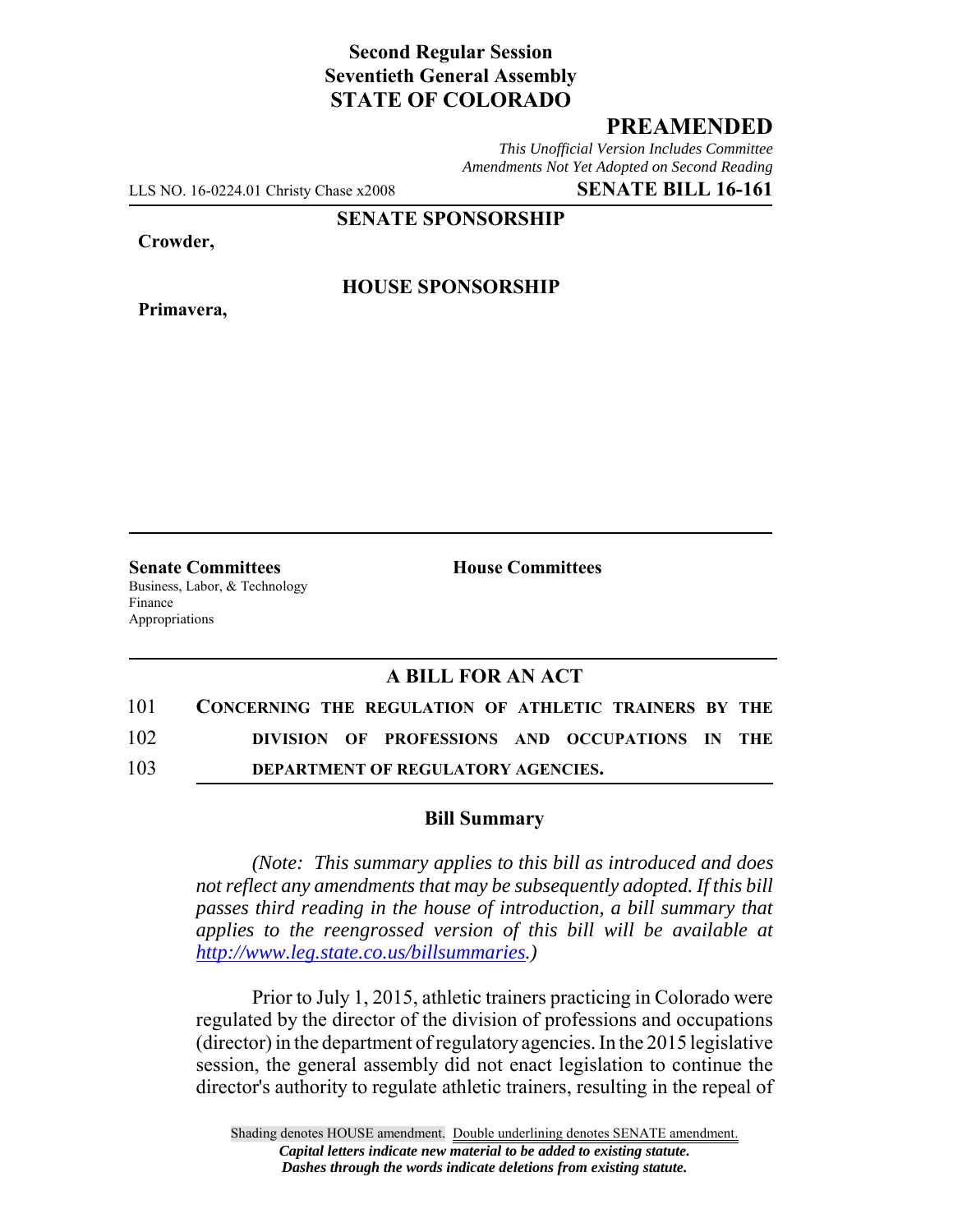the director's authority on July 1, 2015.

The bill reinstates the director's authority to regulate athletic trainers, requiring athletic trainers to obtain a registration from the director in order to practice athletic training in Colorado. The bill restores the "Athletic Trainer Practice Act", as it existed on June 30, 2015, with the following substantive changes:

- ! Deletes from the definition of what constitutes the practice of athletic training and moves to a provision specifying the requirements for engaging in the practice of athletic training in this state a requirement that an athletic trainer practice under the direction of a physician, dentist, or other licensed health care professional;
- ! Adds title protection for the abbreviation "A.T.C.", limiting its use to registered athletic trainers;
- ! Requires an applicant for an athletic trainer registration to provide evidence of current certification by the national certifying agency;
- ! Requires a registrant applying to renew his or her registration to submit, if requested by the director, evidence of current certification by the national certifying agency;
- ! With regard to exceptions to the requirements of the practice act, changes the term "student athletic trainer" to "athletic training student"; and
- ! Adds as grounds for discipline the failure of an athletic trainer to practice pursuant to the direction of a Colorado-licensed or otherwise lawfully practicing physician, dentist, or health care professional and the failure to practice in a manner that meets generally accepted standards of athletic training practice.

The bill repeals the regulation of athletic trainers on September 1, 2026, and requires the department of regulatory agencies, prior to the repeal, to conduct a sunset review of the regulation of athletic trainers.

 *Be it enacted by the General Assembly of the State of Colorado:* **SECTION 1.** In Colorado Revised Statutes, **recreate and reenact, with amendments,** article 29.7 of title 12 as follows: **ARTICLE 29.7 Athletic Trainer Practice Act 12-29.7-101. Short title.** THE SHORT TITLE OF THIS ARTICLE IS THE "ATHLETIC TRAINER PRACTICE ACT".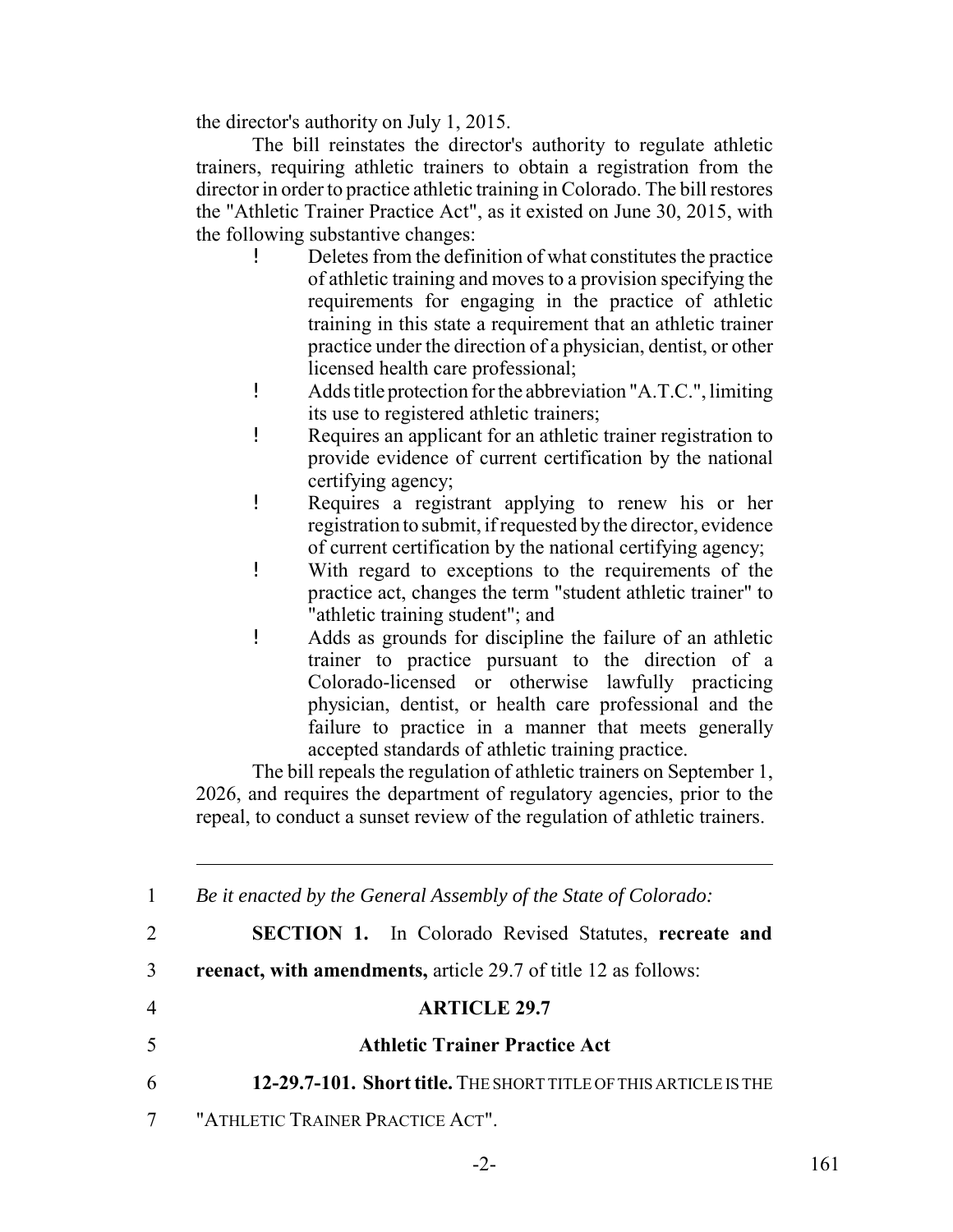**12-29.7-102. Legislative declaration.** THE GENERAL ASSEMBLY HEREBY FINDS AND DECLARES THAT THE PRACTICE OF ATHLETIC TRAINING BY A PERSON WHO DOES NOT POSSESS A VALID REGISTRATION ISSUED PURSUANT TO THIS ARTICLE IS NOT IN THE BEST INTERESTS OF THE PEOPLE OF THE STATE OF COLORADO. IT IS NOT, HOWEVER, THE INTENT OF THIS ARTICLE TO RESTRICT THE PRACTICE OF A PERSON DULY LICENSED, CERTIFIED, OR REGISTERED UNDER ANY ARTICLE OF THIS TITLE OR OTHER 8 LAWS OF THIS STATE FROM PRACTICING WITHIN THE PERSON'S SCOPE OF PRACTICE AND AUTHORITY PURSUANT TO THOSE LAWS.

 **12-29.7-103. Definitions.** AS USED IN THIS ARTICLE, UNLESS THE CONTEXT OTHERWISE REQUIRES:

 (1) "ACCREDITED ATHLETIC TRAINING EDUCATION PROGRAM" MEANS A PROGRAM OF INSTRUCTION IN ATHLETIC TRAINING THAT IS OFFERED BY AN INSTITUTION OF HIGHER EDUCATION AND ACCREDITED BY A NATIONAL, REGIONAL, OR STATE AGENCY RECOGNIZED BY THE UNITED STATES SECRETARY OF EDUCATION, OR ANY OTHER ACCREDITED PROGRAM APPROVED BY THE DIRECTOR.

 (2) "ATHLETE" MEANS A PERSON WHO, IN ASSOCIATION WITH AN EDUCATIONAL INSTITUTION, AN ORGANIZED COMMUNITY SPORTS PROGRAM OR EVENT, OR A PROFESSIONAL, AMATEUR, OR RECREATIONAL ORGANIZATION OR SPORTS CLUB, PARTICIPATES IN GAMES, SPORTS, RECREATION, OR EXERCISE REQUIRING PHYSICAL STRENGTH, FLEXIBILITY, RANGE OF MOTION, SPEED, STAMINA, OR AGILITY.

 (3) "ATHLETIC TRAINER" MEANS A PERSON ENGAGED IN THE PRACTICE OF ATHLETIC TRAINING.

 (4) (a) "ATHLETIC TRAINING" MEANS THE PERFORMANCE OF THOSE SERVICES THAT REQUIRE THE EDUCATION, TRAINING, AND EXPERIENCE

-3- 161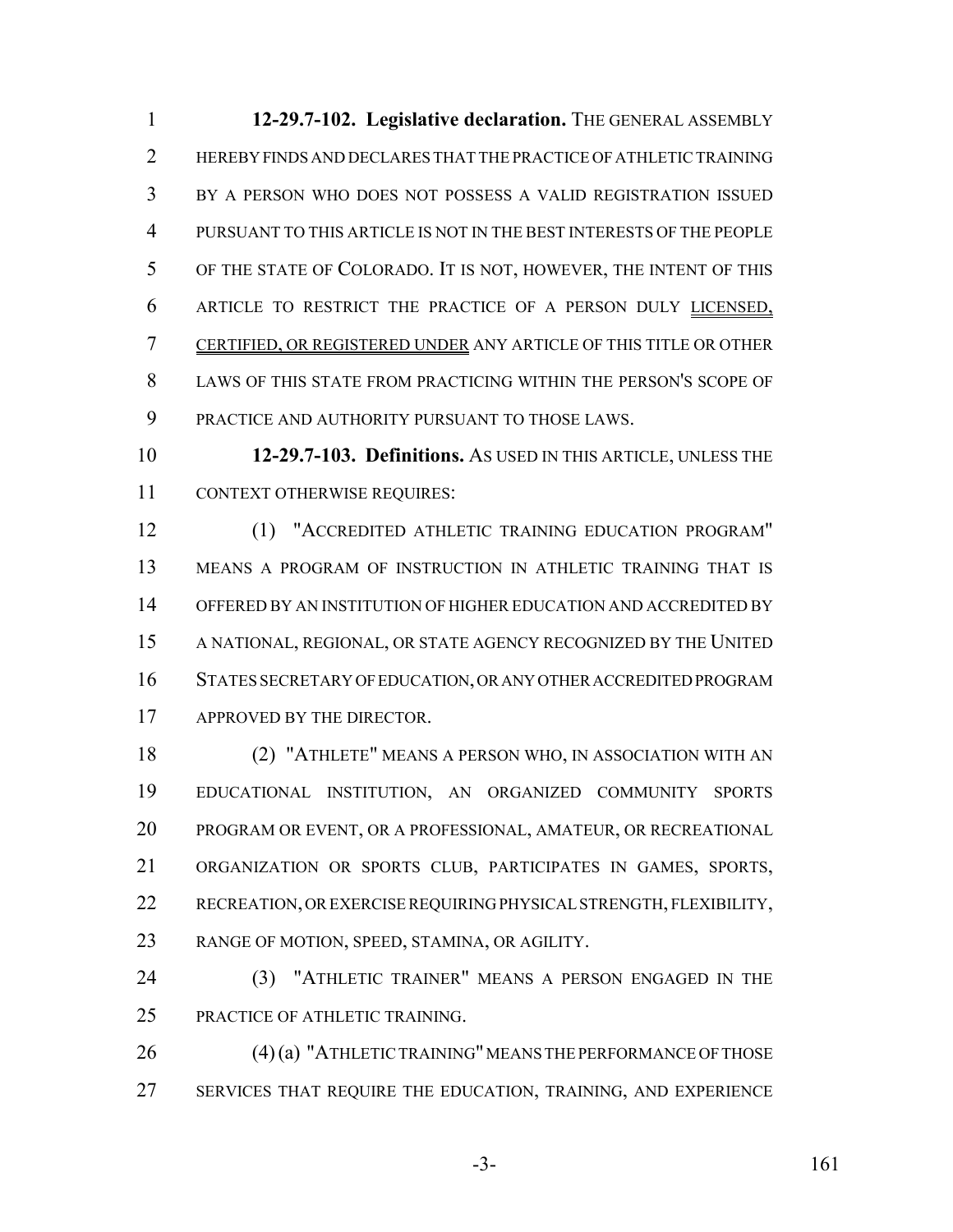REQUIRED BY THIS ARTICLE FOR REGISTRATION AS AN ATHLETIC TRAINER PURSUANT TO SECTION 12-29.7-107. "ATHLETIC TRAINING" INCLUDES SERVICES APPROPRIATE FOR THE PREVENTION, RECOGNITION, ASSESSMENT, MANAGEMENT, TREATMENT, REHABILITATION, AND RECONDITIONING OF INJURIES AND ILLNESSES SUSTAINED BY AN ATHLETE:

 (I) WHO IS ENGAGED IN SPORTS, GAMES, RECREATION, OR EXERCISE REQUIRING PHYSICAL STRENGTH, FLEXIBILITY, RANGE OF MOTION, SPEED, STAMINA, OR AGILITY; OR

 (II) THAT AFFECT AN ATHLETE'S PARTICIPATION OR PERFORMANCE IN SPORTS, GAMES, RECREATION, OR EXERCISE AS DESCRIBED IN SUBPARAGRAPH (I) OF THIS PARAGRAPH (a).

(b) "ATHLETIC TRAINING" INCLUDES:

 (I) PLANNING, ADMINISTERING, EVALUATING, AND MODIFYING METHODS FOR PREVENTION AND RISK MANAGEMENT OF INJURIES AND ILLNESSES;

 (II) IDENTIFYING AN ATHLETE'S MEDICAL CONDITIONS AND DISABILITIES AND APPROPRIATELY CARING FOR OR REFERRING AN ATHLETE AS APPROPRIATE;

 (III) RECOGNIZING, ASSESSING, TREATING, MANAGING, PREVENTING, REHABILITATING, RECONDITIONING, AND APPROPRIATELY REFERRING TO ANOTHER HEALTH CARE PROVIDER TO TREAT INJURIES AND 22 ILLNESSES;

 (IV) USING THERAPEUTIC MODALITIES FOR WHICH THE ATHLETIC TRAINER HAS RECEIVED APPROPRIATE TRAINING AND EDUCATION;

(V) USING CONDITIONING AND REHABILITATIVE EXERCISE;

(VI) USING TOPICAL PHARMACOLOGICAL AGENTS, IN CONJUNCTION

WITH THE ADMINISTRATION OF THERAPEUTIC MODALITIES AND PURSUANT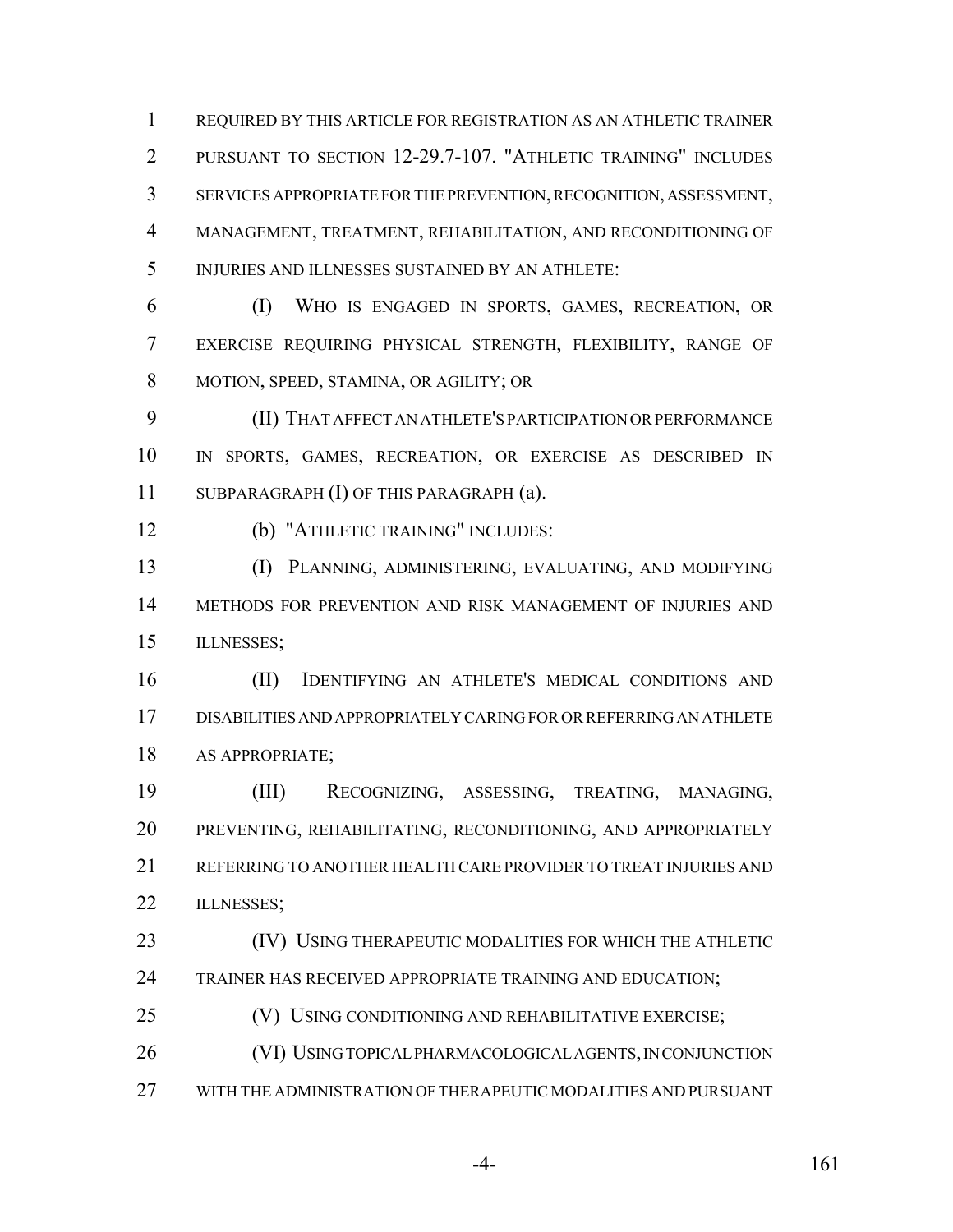TO PRESCRIPTIONS ISSUED IN ACCORDANCE WITH THE LAWS OF THIS STATE, FOR WHICH THE ATHLETIC TRAINER HAS RECEIVED APPROPRIATE TRAINING AND EDUCATION;

 (VII) EDUCATING AND COUNSELING ATHLETES CONCERNING THE PREVENTION AND CARE OF INJURIES AND ILLNESSES;

 (VIII) EDUCATING AND COUNSELING THE GENERAL PUBLIC WITH RESPECT TO ATHLETIC TRAINING SERVICES;

8 (IX) REFERRING AN ATHLETE RECEIVING ATHLETIC TRAINING SERVICES TO APPROPRIATE HEALTH CARE PERSONNEL AS NEEDED; AND

 (X) PLANNING, ORGANIZING, ADMINISTERING, AND EVALUATING 11 THE PRACTICE OF ATHLETIC TRAINING.

 (c) AS USED IN THIS SUBSECTION (4), "INJURIES AND ILLNESSES" INCLUDES THOSE CONDITIONS IN AN ATHLETE FOR WHICH ATHLETIC TRAINERS, AS THE RESULT OF THEIR EDUCATION, TRAINING, AND COMPETENCY, ARE QUALIFIED TO PROVIDE CARE.

 (5) "DIRECTION OF A COLORADO-LICENSED OR OTHERWISE LAWFULLY PRACTICING PHYSICIAN, DENTIST, OR HEALTH CARE PROFESSIONAL" MEANS THE PLANNING OF SERVICES WITH A PHYSICIAN, DENTIST, OR HEALTH CARE PROFESSIONAL; THE DEVELOPMENT AND APPROVAL BY THE PHYSICIAN, DENTIST, OR HEALTH CARE PROFESSIONAL OF PROCEDURES AND PROTOCOLS TO BE FOLLOWED IN THE EVENT OF AN INJURY OR ILLNESS; THE MUTUAL REVIEW OF THE PROTOCOLS ON A PERIODIC BASIS; AND THE APPROPRIATE CONSULTATION AND REFERRAL BETWEEN THE PHYSICIAN, DENTIST, OR HEALTH CARE PROFESSIONAL AND THE ATHLETIC TRAINER.

26 (6) "DIRECTOR" MEANS THE DIRECTOR OF THE DIVISION OR HIS OR HER DESIGNEE.

-5- 161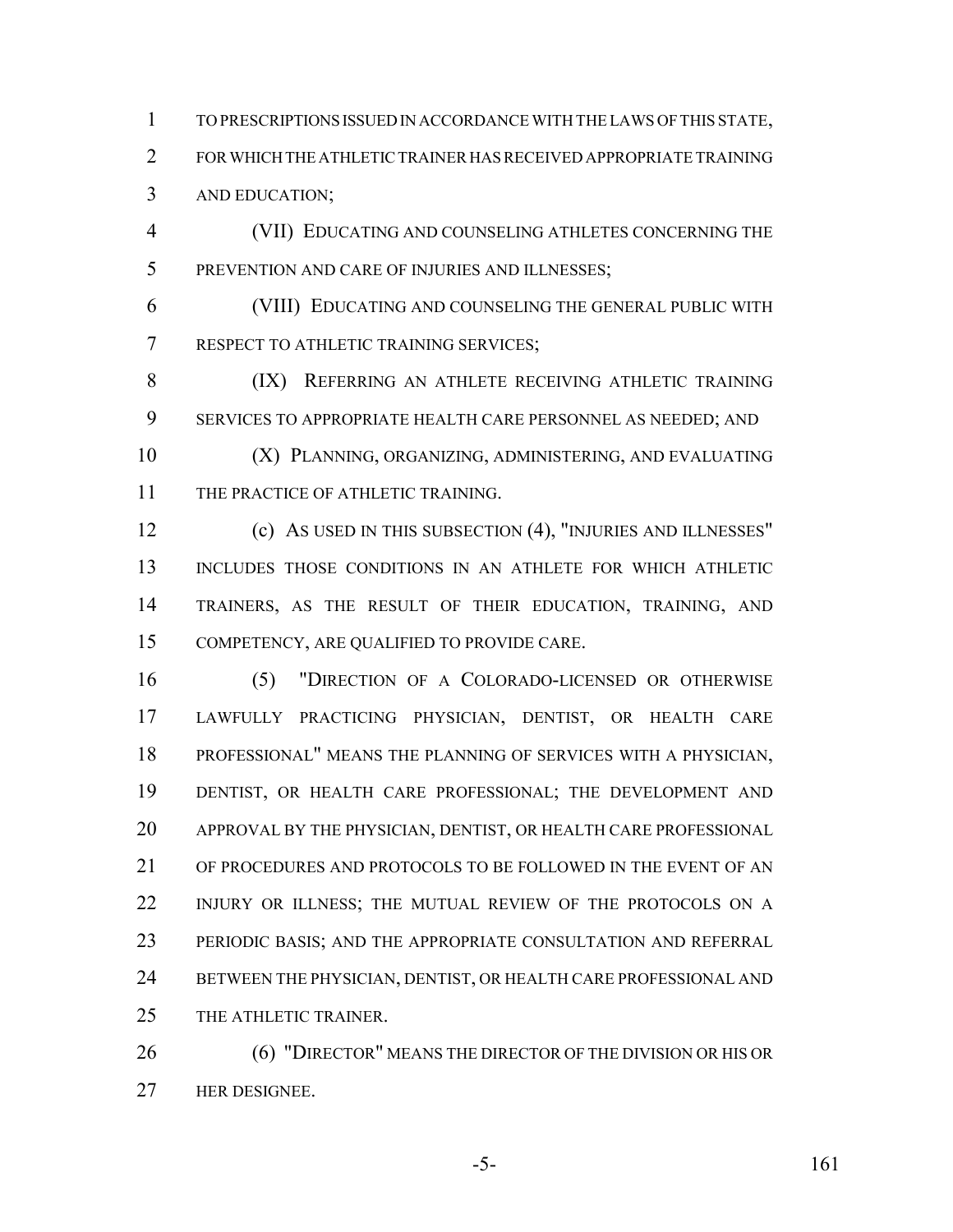(7) "DIVISION" MEANS THE DIVISION OF PROFESSIONS AND 2 OCCUPATIONS IN THE DEPARTMENT OF REGULATORY AGENCIES CREATED IN SECTION 24-34-102, C.R.S.

 (8) "NATIONAL CERTIFYING AGENCY" MEANS A NATIONALLY RECOGNIZED AGENCY THAT CERTIFIES THE COMPETENCY OF ATHLETIC TRAINERS THROUGH THE USE OF AN EXAMINATION.

 (9) "REGISTRANT" MEANS AN ATHLETIC TRAINER REGISTERED PURSUANT TO THIS ARTICLE.

 **12-29.7-104. Use of titles restricted.** ONLY A PERSON REGISTERED AS AN ATHLETIC TRAINER MAY USE THE TITLE "ATHLETIC TRAINER" OR "REGISTERED ATHLETIC TRAINER", THE LETTERS "A.T.", "A.T.C.", OR ANY OTHER GENERALLY ACCEPTED TERMS, LETTERS, OR FIGURES THAT INDICATE THAT THE PERSON IS AN ATHLETIC TRAINER.

 **12-29.7-105. Limitations on authority.** (1) NOTHING IN THIS ARTICLE AUTHORIZES AN ATHLETIC TRAINER TO PRACTICE:

(a) MEDICINE, AS DEFINED IN ARTICLE 36 OF THIS TITLE;

(b) PHYSICAL THERAPY, AS DEFINED IN ARTICLE 41 OF THIS TITLE;

(c) CHIROPRACTIC, AS DEFINED IN ARTICLE 33 OF THIS TITLE;

 (d) OCCUPATIONAL THERAPY, AS DEFINED IN ARTICLE 40.5 OF THIS 20 TITLE; OR

 (e) ANY OTHER REGULATED FORM OF HEALING EXCEPT AS AUTHORIZED BY THIS ARTICLE.

 (2) NOTHING IN THIS ARTICLE AUTHORIZES AN ATHLETIC TRAINER TO TREAT A DISEASE OR CONDITION THAT IS NOT RELATED TO A PERSON'S PARTICIPATION IN SPORTS, GAMES, RECREATION, OR EXERCISE, BUT THE ATHLETIC TRAINER SHALL TAKE A PERSON'S DISEASE OR CONDITION INTO ACCOUNT IN PROVIDING ATHLETIC TRAINING SERVICES AND SHALL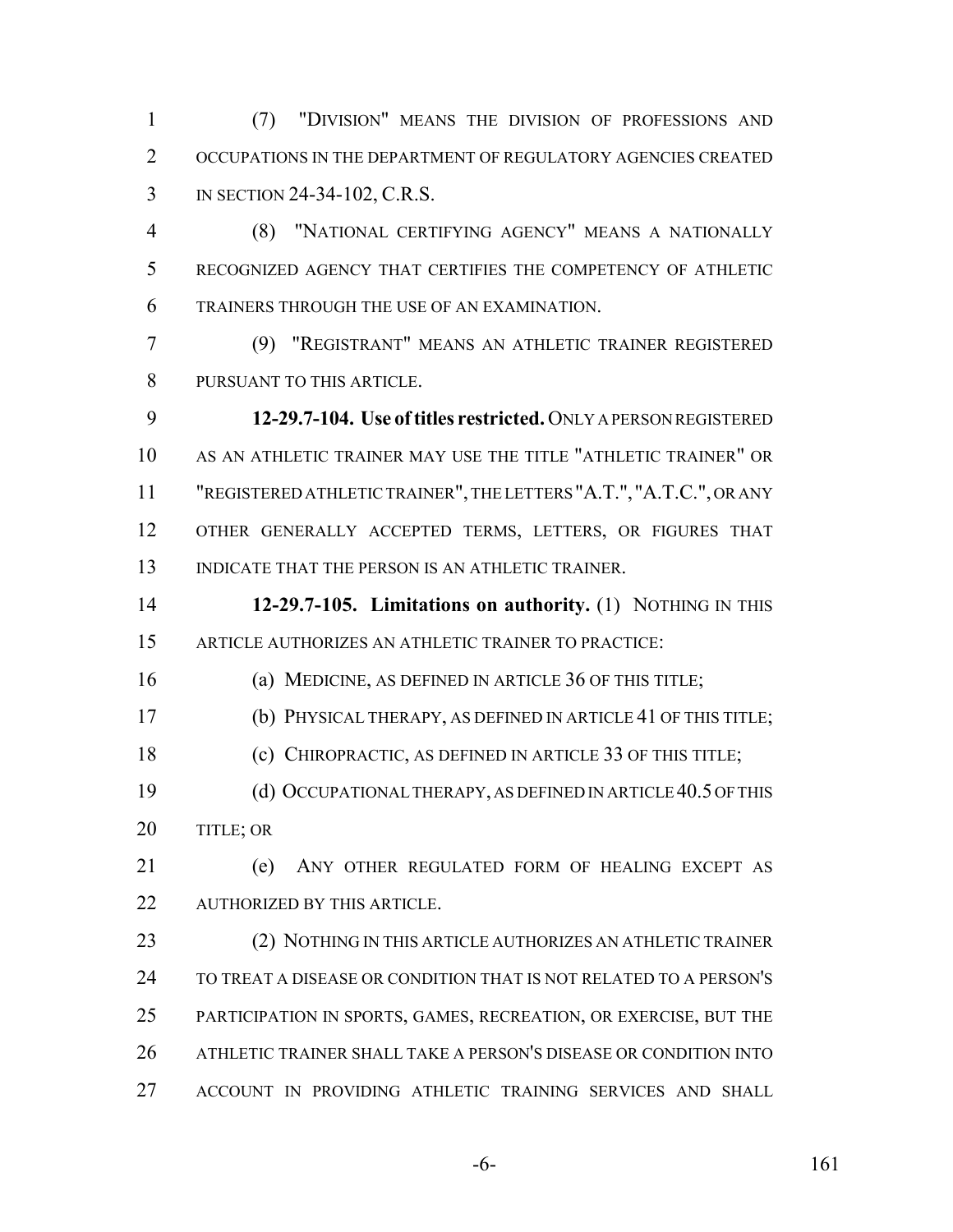CONSULT WITH A PHYSICIAN AS APPROPRIATE REGARDING THE DISEASE OR CONDITION.

 (3) NOTHING IN THIS ARTICLE PROHIBITS A PERSON FROM RECOMMENDING WEIGHT MANAGEMENT OR EXERCISE TO IMPROVE STRENGTH, CONDITIONING, FLEXIBILITY, AND CARDIOVASCULAR PERFORMANCE TO A PERSON IN NORMAL HEALTH AS LONG AS THE PERSON RECOMMENDING THE WEIGHT MANAGEMENT OR EXERCISE DOES NOT REPRESENT HIMSELF OR HERSELF AS AN ATHLETIC TRAINER AND THE PERSON DOES NOT ENGAGE IN ATHLETIC TRAINING AS DEFINED IN THIS ARTICLE.

 **12-29.7-106. Registration required.** (1) EXCEPT AS OTHERWISE PROVIDED IN THIS ARTICLE, IN ORDER TO PRACTICE ATHLETIC TRAINING OR REPRESENT ONESELF AS BEING ABLE TO PRACTICE ATHLETIC TRAINING IN THIS STATE, A PERSON MUST:

 (a) POSSESS A VALID REGISTRATION ISSUED BY THE DIRECTOR IN ACCORDANCE WITH THIS ARTICLE AND ANY RULES ADOPTED UNDER THIS ARTICLE; AND

 (b) PRACTICE PURSUANT TO THE DIRECTION OF A COLORADO-LICENSED OR OTHERWISE LAWFULLY PRACTICING PHYSICIAN, DENTIST, OR HEALTH CARE PROFESSIONAL.

 **12-29.7-107. Requirements for registration - registration by endorsement - application - denial.** (1) EVERY APPLICANT FOR A 23 REGISTRATION TO PRACTICE ATHLETIC TRAINING MUST HAVE:

 (a) EARNED A BACCALAUREATE DEGREE FROM AN ACCREDITED COLLEGE OR UNIVERSITY;

 (b) SUCCESSFULLY COMPLETED AN ACCREDITED ATHLETIC TRAINING EDUCATION PROGRAM;

-7- 161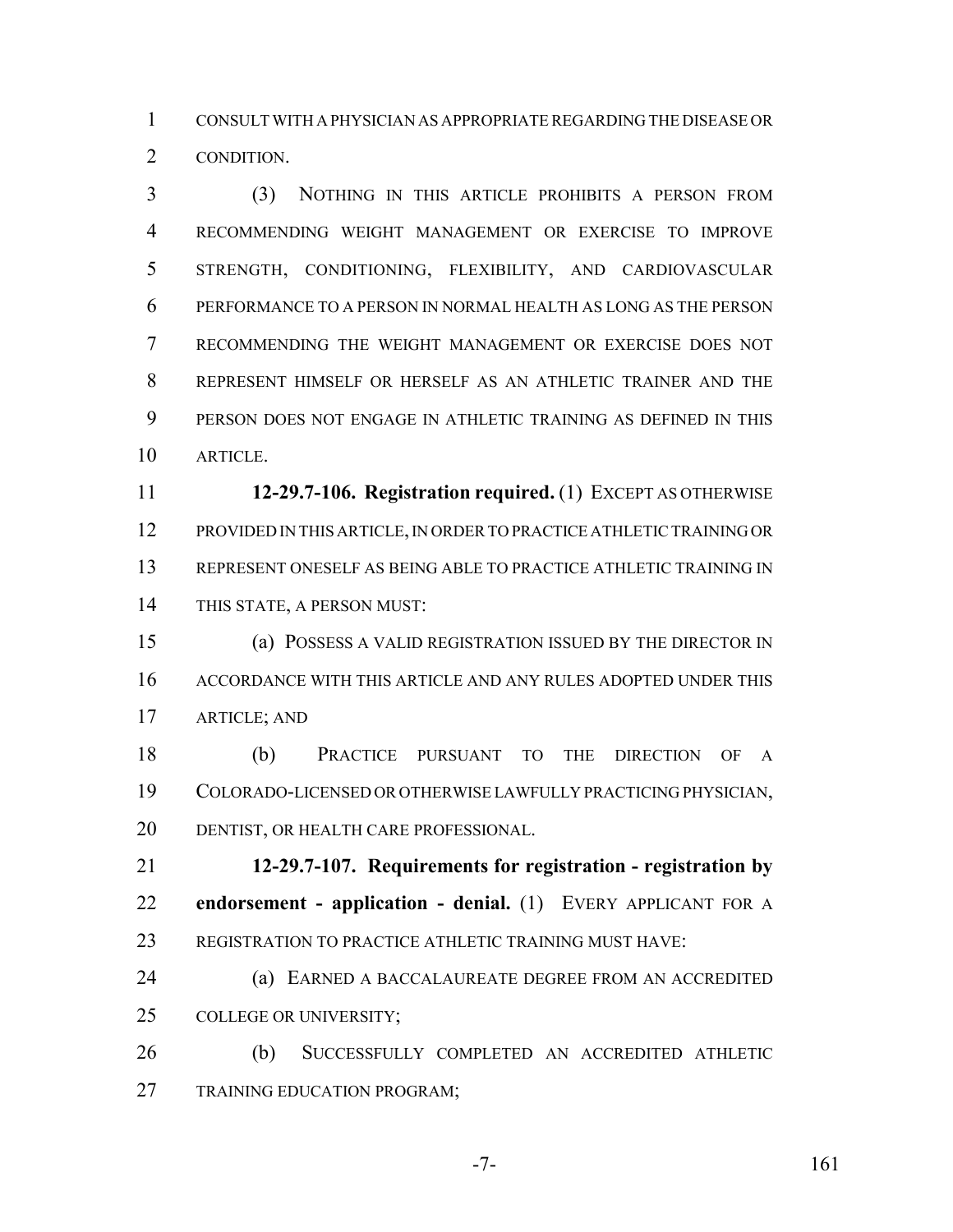(c) (I) PASSED A COMPETENCY EXAMINATION ADMINISTERED BY A NATIONAL CERTIFYING AGENCY THAT HAS BEEN APPROVED BY THE DIRECTOR AND PROVIDED EVIDENCE OF CURRENT CERTIFICATION BY THE NATIONAL CERTIFYING AGENCY; OR

 (II) PASSED A COMPETENCY EXAMINATION DEVELOPED AND ADMINISTERED BY THE DIRECTOR;

 (d) SUBMITTED AN APPLICATION IN THE FORM AND MANNER DESIGNATED BY THE DIRECTOR;

 (e) PAID A FEE IN AN AMOUNT DETERMINED BY THE DIRECTOR; AND (f) SUBMITTED ADDITIONAL INFORMATION AS REQUESTED BY THE DIRECTOR TO FULLY AND FAIRLY EVALUATE THE APPLICANT'S QUALIFICATIONS FOR REGISTRATION AND TO PROTECT PUBLIC HEALTH AND SAFETY.

 (2) WHEN AN APPLICANT HAS FULFILLED THE REQUIREMENTS OF SUBSECTION (1) OF THIS SECTION, THE DIRECTOR SHALL ISSUE A REGISTRATION TO THE APPLICANT. THE DIRECTOR MAY DENY REGISTRATION IF THE APPLICANT HAS COMMITTED AN ACT THAT WOULD 18 BE GROUNDS FOR DISCIPLINARY ACTION UNDER SECTION 12-29.7-110.

 (3) (a) AN APPLICANT FOR REGISTRATION BY ENDORSEMENT SHALL FILE AN APPLICATION AND PAY A FEE AS PRESCRIBED BY THE DIRECTOR AND SHALL HOLD A CURRENT, VALID LICENSE OR REGISTRATION IN A JURISDICTION THAT REQUIRES QUALIFICATIONS SUBSTANTIALLY 23 EQUIVALENT TO THOSE REQUIRED FOR REGISTRATION BY SUBSECTION (1) OF THIS SECTION.

 (b) AN APPLICANT FOR REGISTRATION SHALL SUBMIT, WITH THE APPLICATION, VERIFICATION THAT THE APPLICANT HAS ACTIVELY PRACTICED FOR A PERIOD OF TIME DETERMINED BY RULES OF THE

-8- 161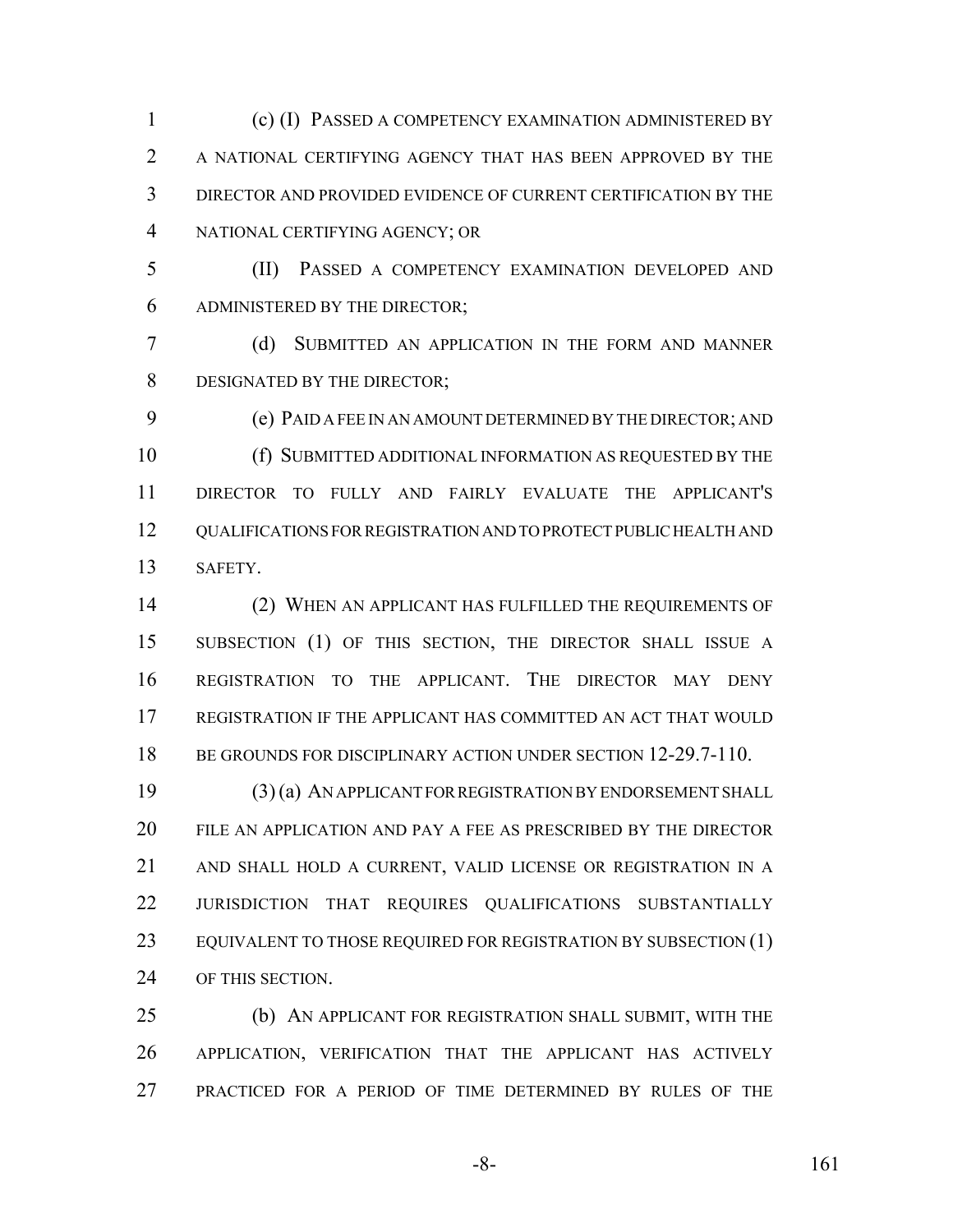DIRECTOR OR HAS OTHERWISE MAINTAINED CONTINUED COMPETENCY AS DETERMINED BY THE DIRECTOR.

 (c) UPON RECEIPT OF ALL DOCUMENTS REQUIRED BY PARAGRAPHS (a) AND (b) OF THIS SUBSECTION (3), THE DIRECTOR SHALL REVIEW THE APPLICATION AND MAKE A DETERMINATION OF THE APPLICANT'S QUALIFICATIONS TO BE REGISTERED BY ENDORSEMENT.

 (d) THE DIRECTOR MAY DENY THE REGISTRATION IF THE APPLICANT HAS COMMITTED AN ACT THAT WOULD BE GROUNDS FOR 9 DISCIPLINARY ACTION UNDER SECTION 12-29.7-110.

 **12-29.7-108. Renewal of registration - fees.** (1) (a) A REGISTRANT SHALL RENEW THE REGISTRATION ISSUED PURSUANT TO THIS ARTICLE ACCORDING TO A SCHEDULE OF RENEWAL DATES ESTABLISHED BY THE DIRECTOR. THE REGISTRANT SHALL SUBMIT AN APPLICATION IN THE FORM AND MANNER DESIGNATED BY, AND SHALL PAY A RENEWAL FEE IN 15 AN AMOUNT DETERMINED BY, THE DIRECTOR.

 (b) REGISTRATIONS SHALL BE RENEWED OR REINSTATED IN ACCORDANCE WITH THE SCHEDULE ESTABLISHED BY THE DIRECTOR, AND RENEWAL OR REINSTATEMENT SHALL BE GRANTED PURSUANT TO SECTION 24-34-102 (8),C.R.S.THE DIRECTOR MAY ESTABLISH RENEWAL FEES AND DELINQUENCY FEES FOR REINSTATEMENT PURSUANT TO SECTION 24-34-105, C.R.S. IF A REGISTRANT FAILS TO RENEW HIS OR HER REGISTRATION PURSUANT TO THE DIRECTOR'S SCHEDULE, THE REGISTRATION EXPIRES. A PERSON WHOSE REGISTRATION HAS EXPIRED IS SUBJECT TO THE PENALTIES PROVIDED IN THIS ARTICLE OR SECTION 24-34-102 (8), C.R.S., FOR REINSTATEMENT.

 (c) THE REGISTRANT SHALL SUBMIT ADDITIONAL INFORMATION THAT THE DIRECTOR REQUESTS, INCLUDING EVIDENCE THAT THE

-9- 161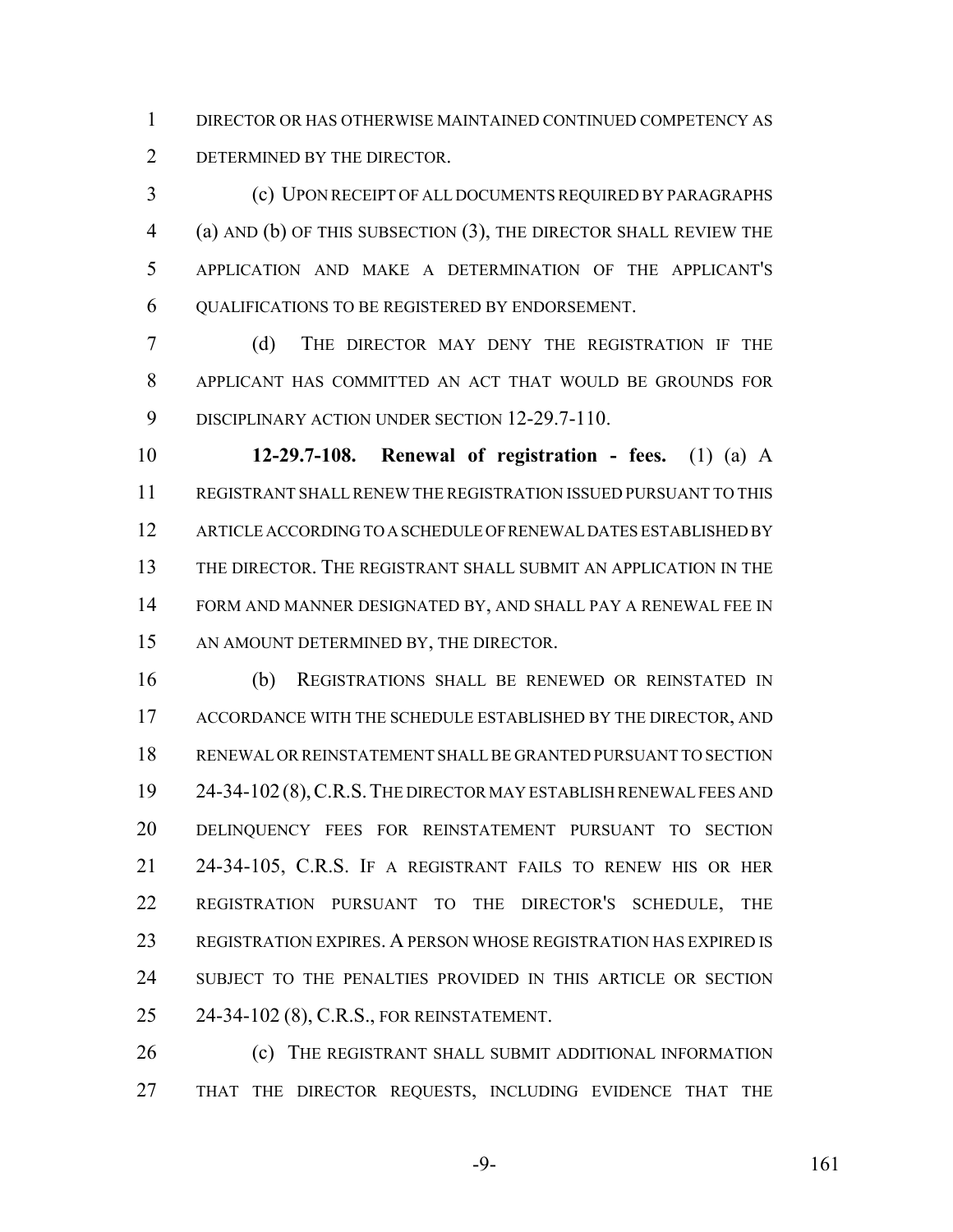REGISTRANT HAS MAINTAINED AND HOLDS A CURRENT, VALID CERTIFICATION FROM THE NATIONAL CERTIFYING AGENCY, TO FULLY AND FAIRLY EVALUATE THE APPLICANT'S QUALIFICATIONS FOR REGISTRATION RENEWAL AND TO PROTECT PUBLIC HEALTH AND SAFETY.

 (2) ALL FEES COLLECTED PURSUANT TO THIS ARTICLE SHALL BE DETERMINED, COLLECTED, AND APPROPRIATED IN THE SAME MANNER AS SET FORTH IN SECTION 24-34-105, C.R.S., AND PERIODICALLY ADJUSTED 8 IN ACCORDANCE WITH SECTION 24-75-402, C.R.S.

 **12-29.7-109. Scope of article - exclusions - authority for clinical setting.** (1) NOTHING IN THIS ARTICLE PROHIBITS:

 (a) THE PRACTICE OF ATHLETIC TRAINING THAT IS AN INTEGRAL PART OF A PROGRAM OF STUDY BY STUDENTS ENROLLED IN AN ACCREDITED ATHLETIC TRAINING EDUCATION PROGRAM. STUDENTS ENROLLED IN AN ACCREDITED ATHLETIC TRAINING EDUCATION PROGRAM SHALL BE IDENTIFIED AS "ATHLETIC TRAINING STUDENTS" AND SHALL ONLY PRACTICE ATHLETIC TRAINING UNDER THE DIRECTION AND IMMEDIATE SUPERVISION OF AN ATHLETIC TRAINER CURRENTLY REGISTERED UNDER THIS ARTICLE. AN ATHLETIC TRAINING STUDENT SHALL NOT REPRESENT HIMSELF OR HERSELF AS AN ATHLETIC TRAINER.

 (b) THE PRACTICE OF ATHLETIC TRAINING BY A PERSON WHO IS CERTIFIED BY A NATIONAL CERTIFYING AGENCY AND WHO IS EMPLOYED BY THE UNITED STATES GOVERNMENT OR ANY BUREAU, DIVISION, OR AGENCY OF THE FEDERAL GOVERNMENT WHILE ACTING IN THE COURSE AND SCOPE OF EMPLOYMENT;

 (c) THE PRACTICE OF ATHLETIC TRAINING BY A PERSON WHO RESIDES IN ANOTHER STATE OR COUNTRY, IS CURRENTLY LICENSED OR REGISTERED IN ANOTHER STATE, OR IS CURRENTLY CERTIFIED BY A

-10- 161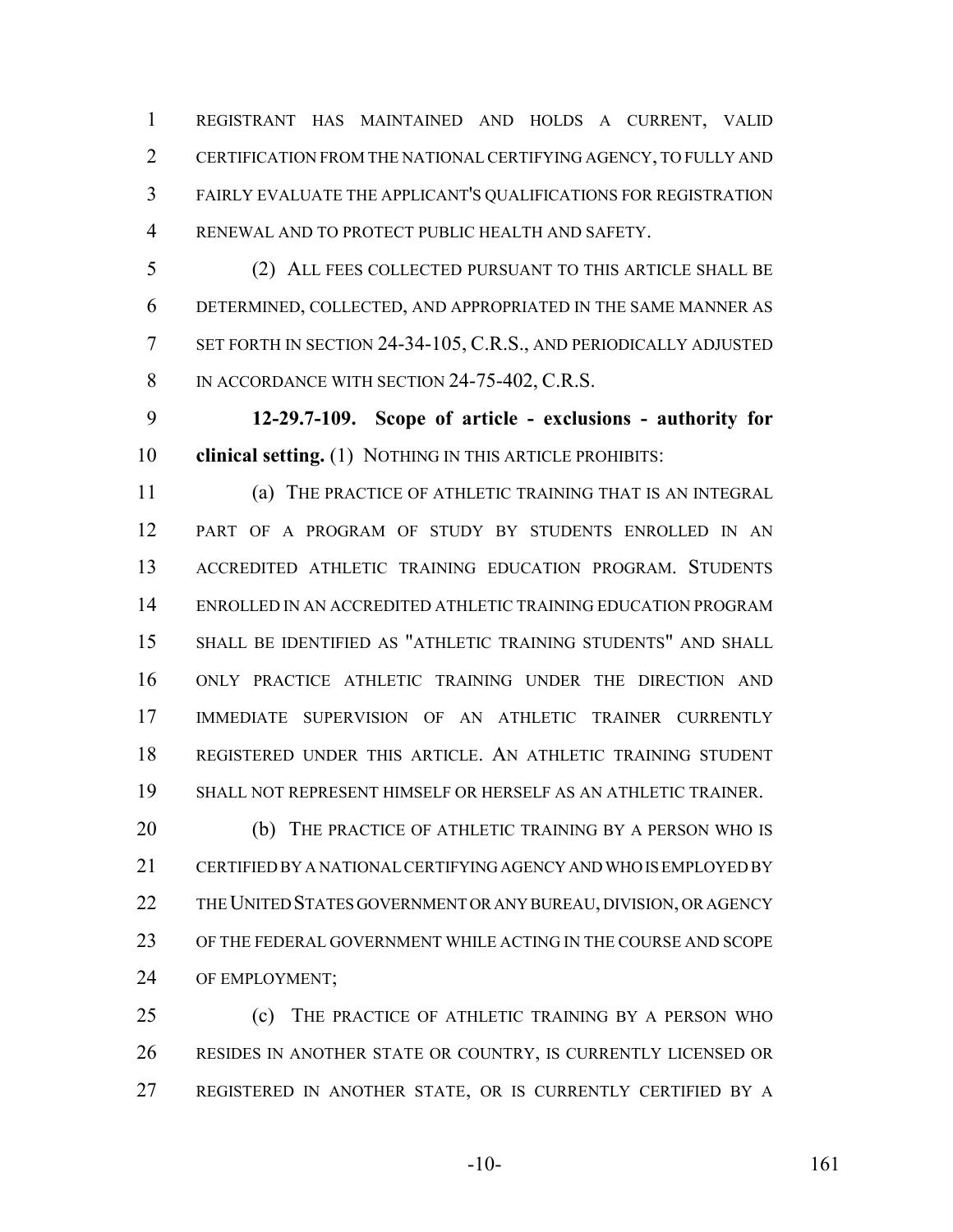NATIONAL CERTIFYING AGENCY, AND IS:

 (I) ADMINISTERING ATHLETIC TRAINING SERVICES TO AN ATHLETE WHO IS A MEMBER OF A BONA FIDE PROFESSIONAL OR AMATEUR SPORTS ORGANIZATION OR OF A SPORTS TEAM OF AN ACCREDITED EDUCATIONAL INSTITUTION, IF THE PERSON ACTS IN ACCORDANCE WITH RULES ESTABLISHED BY THE DIRECTOR AND ENGAGES IN THE UNREGISTERED PRACTICE OF ATHLETIC TRAINING FOR NO MORE THAN NINETY DAYS IN ANY CALENDAR YEAR; OR

 (II) PARTICIPATING IN AN EDUCATIONAL PROGRAM OF NOT MORE THAN TWELVE WEEKS' DURATION. UPON WRITTEN APPLICATION BY THE PERSON PRIOR TO THE EXPIRATION OF THE TWELVE-WEEK PERIOD, THE 12 DIRECTOR MAY GRANT AN EXTENSION OF TIME.

 (d) THE PRACTICE OF ANY HEALTH CARE PROFESSION, OTHER THAN ATHLETIC TRAINING, BY A PERSON LICENSED OR REGISTERED UNDER ANY OTHER ARTICLE OF THIS TITLE IN ACCORDANCE WITH THE LAWFUL SCOPE OF PRACTICE OF THE OTHER PROFESSION OR THE PERFORMANCE OF ACTIVITIES DESCRIBED IN SUBSECTION (2) OF THIS SECTION, IF THE PERSON DOES NOT REPRESENT HIMSELF OR HERSELF AS AN ATHLETIC TRAINER OR AS ENGAGING IN THE PRACTICE OF ATHLETIC TRAINING;

 (e) ATHLETIC TRAINING BY A PATIENT FOR HIMSELF OR HERSELF OR GRATUITOUS ATHLETIC TRAINING BY A FRIEND OR FAMILY MEMBER WHO DOES NOT REPRESENT HIMSELF OR HERSELF AS AN ATHLETIC TRAINER.

23 (2) NOTHING IN THIS ARTICLE LIMITS OR PROHIBITS THE ADMINISTRATION OF ROUTINE ASSISTANCE OR FIRST AID BY A PERSON WHO IS NOT A REGISTERED ATHLETIC TRAINER FOR INJURIES OR ILLNESSES SUSTAINED AT AN ATHLETIC EVENT OR PROGRAM.

(3) NOTHING IN THIS ARTICLE REQUIRES AN ENTITY OFFERING OR

-11- 161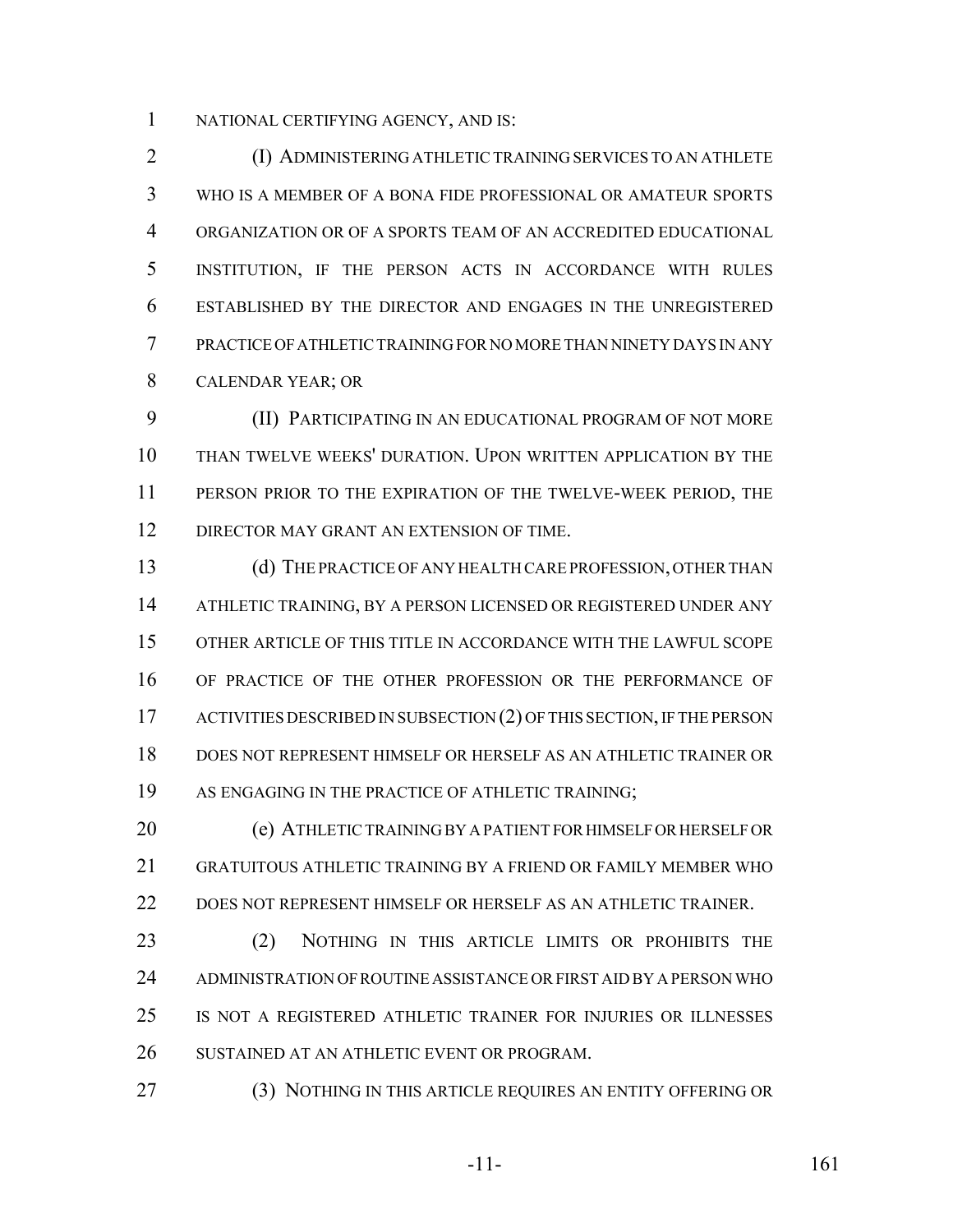| 1              | SPONSORING AN ATHLETIC EVENT OR REGULAR ATHLETIC ACTIVITY,         |
|----------------|--------------------------------------------------------------------|
| $\overline{2}$ | INCLUDING A YOUTH SPORTS TEAM OR PROGRAM WHOSE PARTICIPANTS        |
| 3              | ARE EIGHTEEN YEARS OF AGE OR YOUNGER, TO EMPLOY A REGISTERED       |
| 4              | ATHLETIC TRAINER.                                                  |
| 5              | (4) (a) A SCHOOL COACH, ATHLETIC DIRECTOR, OR OTHER                |
| 6              | EMPLOYEE OR A PERSON CONTRACTED WITH A SCHOOL IS NOT ENGAGING      |
| 7              | IN THE PRACTICE OF ATHLETIC TRAINING WHEN HE OR SHE ENGAGES IN OR  |
| 8              | HOLDS RESPONSIBILITY FOR THE FOLLOWING ACTIVITIES IN THE COURSE OF |
| 9              | HIS OR HER REGULARLY SCHEDULED DUTIES:                             |
| 10             | (1)<br>PLANNING, ADMINISTERING, OR MODIFYING METHODS FOR           |
| 11             | PREVENTION AND RISK MANAGEMENT OF INJURIES AND ILLNESSES;          |
| 12             | ADMINISTERING ROUTINE ASSISTANCE FOR FIRST AID TO AN<br>(II)       |
| 13             | <b>INJURED ATHLETE;</b>                                            |
| 14             | DIRECTING CONDITIONING EXERCISES;<br>(III)                         |
| 15             | (IV)<br>EDUCATING OR COUNSELING ATHLETES CONCERNING THE            |
| 16             | PREVENTION OF INJURIES AND ILLNESSES; OR                           |
| 17             | REFERRING AN ATHLETE TO A LICENSED HEALTH CARE                     |
| 18             | PROFESSIONAL.                                                      |
| 19             | (b) As USED IN THIS SUBSECTION (4), "SCHOOL" MEANS A PUBLIC        |
| 20             | OR PRIVATE ELEMENTARY, MIDDLE, JUNIOR HIGH, OR HIGH SCHOOL.        |
| 21             | A REGISTERED ATHLETIC TRAINER MAY PROVIDE ATHLETIC<br>(5)          |
| 22             | TRAINING SERVICES IN A CLINICAL SETTING TO A PERSON WHO IS NOT AN  |
| 23             | ATHLETE IF THE ATHLETIC TRAINER IS UNDER THE DIRECTION AND         |
| 24             | SUPERVISION OF A COLORADO-LICENSED OR OTHERWISE LAWFULLY           |
| 25             | PRACTICING PHYSICIAN, DENTIST, OR HEALTH CARE PROFESSIONAL WHO     |
| 26             | TREATS SPORTS OR MUSCULOSKELETAL INJURIES. AS USED IN THIS         |
| 27             | SUBSECTION (4), "DIRECTION AND SUPERVISION" MEANS THE ISSUANCE OF  |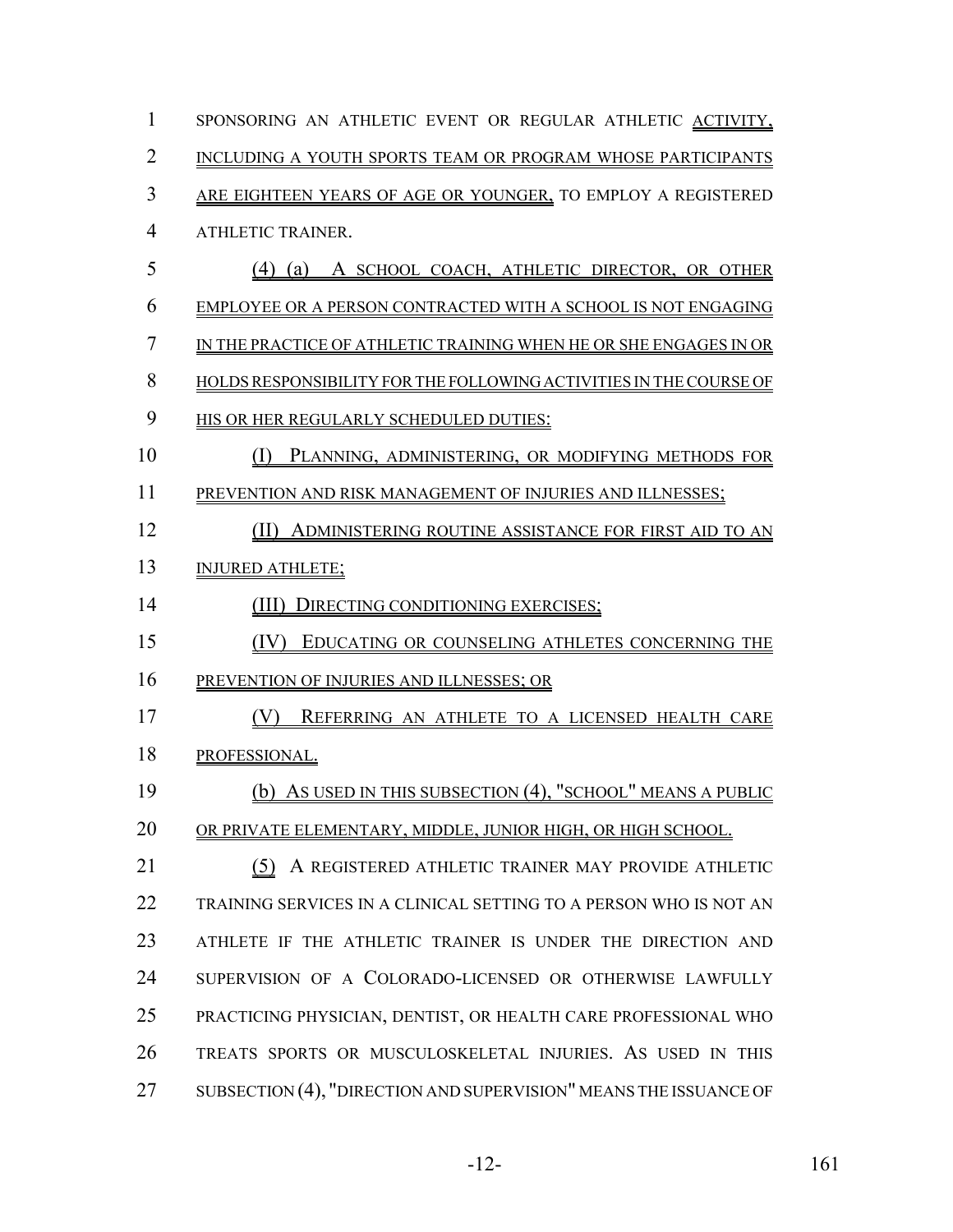WRITTEN OR ORAL DIRECTIVES BY THE PHYSICIAN, DENTIST, OR LICENSED HEALTH CARE PROFESSIONAL TO THE REGISTERED ATHLETIC TRAINER PERTAINING TO THE ATHLETIC TRAINING SERVICES TO BE PROVIDED.

 **12-29.7-110. Grounds for discipline - disciplinary proceedings.** (1) THE DIRECTOR MAY TAKE DISCIPLINARY ACTION AGAINST A REGISTRANT IF THE DIRECTOR FINDS THAT THE REGISTRANT HAS REPRESENTED HIMSELF OR HERSELF AS A REGISTERED ATHLETIC TRAINER AFTER THE EXPIRATION, SUSPENSION, OR REVOCATION OF HIS OR HER REGISTRATION.

 (2) THE DIRECTOR MAY REVOKE, DENY, SUSPEND, OR REFUSE TO RENEW A REGISTRATION OR ISSUE A CEASE-AND-DESIST ORDER IN ACCORDANCE WITH THIS SECTION UPON REASONABLE GROUNDS THAT THE REGISTRANT:

 (a) HAS ENGAGED IN A SEXUAL ACT WITH A PERSON RECEIVING SERVICES WHILE A THERAPEUTIC RELATIONSHIP EXISTED OR WITHIN SIX MONTHS IMMEDIATELY FOLLOWING TERMINATION OF THE THERAPEUTIC RELATIONSHIP. FOR THE PURPOSES OF THIS PARAGRAPH (a):

 (I) "SEXUAL ACT" MEANS SEXUAL CONTACT, SEXUAL INTRUSION, OR SEXUAL PENETRATION AS DEFINED IN SECTION 18-3-401, C.R.S.

**(II) "THERAPEUTIC RELATIONSHIP" MEANS THE PERIOD BEGINNING**  WITH THE INITIAL EVALUATION AND ENDING UPON THE WRITTEN TERMINATION OF TREATMENT.WHEN AN INDIVIDUAL RECEIVING SERVICES IS AN ATHLETE PARTICIPATING ON A SPORTS TEAM OPERATED UNDER THE AUSPICES OF A BONA FIDE AMATEUR SPORTS ORGANIZATION OR AN ACCREDITED EDUCATIONAL INSTITUTION THAT EMPLOYS THE REGISTRANT, THE THERAPEUTIC RELATIONSHIP EXISTS FROM THE TIME THE ATHLETE BECOMES AFFILIATED WITH THE TEAM UNTIL THE AFFILIATION ENDS OR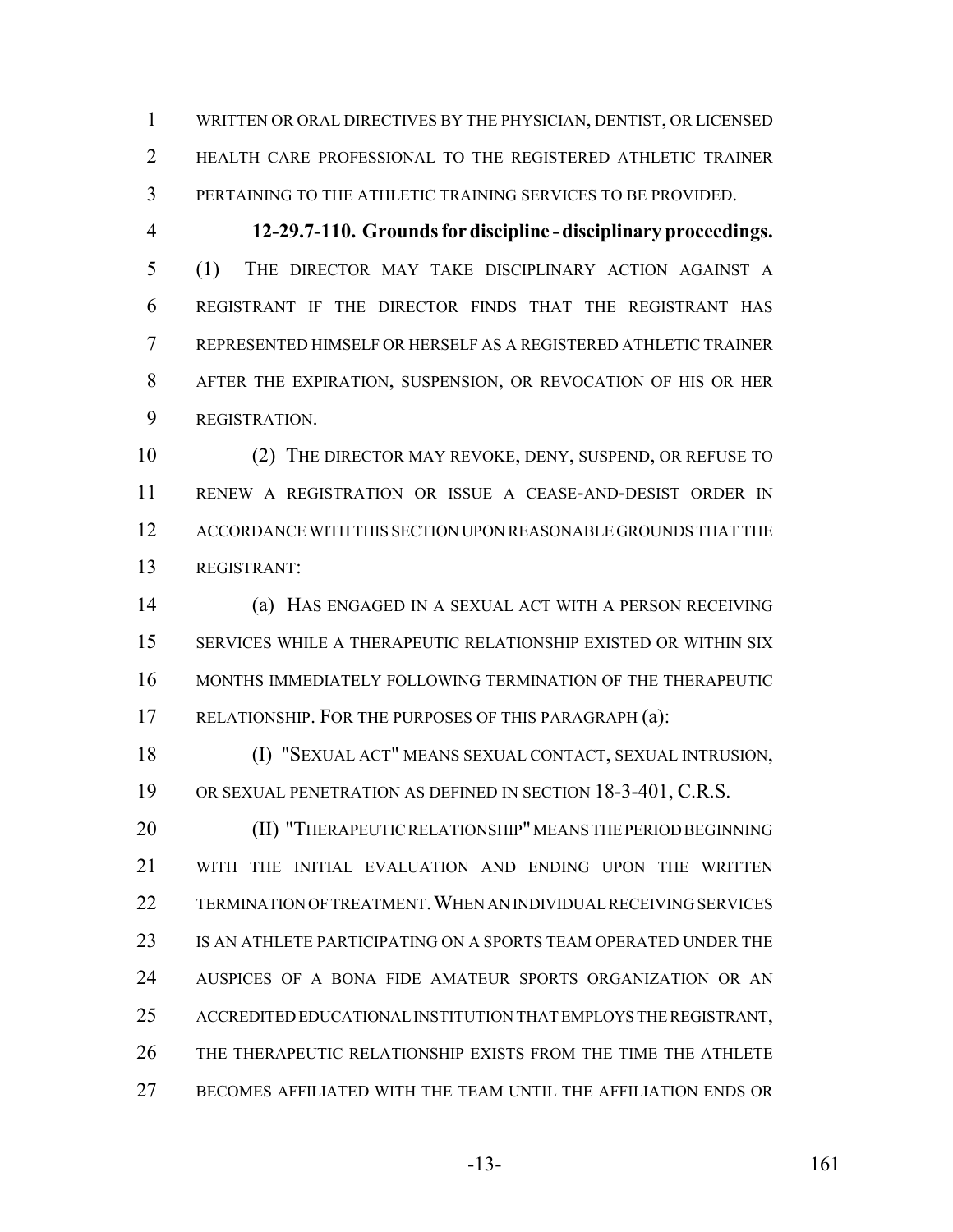THE ATHLETIC TRAINER TERMINATES THE PROVISION OF ATHLETIC TRAINING SERVICES TO THE TEAM, WHICHEVER OCCURS FIRST.

 (b) HAS FALSIFIED INFORMATION IN AN APPLICATION OR HAS ATTEMPTED TO OBTAIN OR HAS OBTAINED A REGISTRATION BY FRAUD, DECEPTION, OR MISREPRESENTATION;

 (c) IS AN EXCESSIVE OR HABITUAL USER OR ABUSER OF ALCOHOL OR HABIT-FORMING DRUGS OR IS A HABITUAL USER OF A CONTROLLED SUBSTANCE, AS DEFINED IN SECTION 18-18-102 (5), C.R.S., OR OTHER DRUGS HAVING SIMILAR EFFECTS; EXCEPT THAT THE DIRECTOR HAS THE DISCRETION NOT TO DISCIPLINE THE REGISTRANT IF HE OR SHE IS PARTICIPATING IN GOOD FAITH IN A PROGRAM APPROVED BY THE DIRECTOR 12 TO END THE USE OR ABUSE;

13 (d) (I) HAS FAILED TO NOTIFY THE DIRECTOR, AS REQUIRED BY SECTION 12-29.7-113, OF A PHYSICAL OR MENTAL ILLNESS OR CONDITION THAT AFFECTS THE REGISTRANT'S ABILITY TO PROVIDE ATHLETIC TRAINING SERVICES WITH REASONABLE SKILL AND SAFETY OR THAT MAY ENDANGER THE HEALTH OR SAFETY OF INDIVIDUALS RECEIVING ATHLETIC TRAINING SERVICES;

 (II) HAS FAILED TO ACT WITHIN THE LIMITATIONS CREATED BY A PHYSICAL OR MENTAL ILLNESS OR CONDITION THAT RENDERS THE REGISTRANT UNABLE TO PERFORM ATHLETIC TRAINING WITH REASONABLE SKILL AND SAFETY OR THAT MAY ENDANGER THE HEALTH OR SAFETY OF PERSONS UNDER HIS OR HER CARE; OR

 (III) HAS FAILED TO COMPLY WITH THE LIMITATIONS AGREED TO UNDER A CONFIDENTIAL AGREEMENT ENTERED PURSUANT TO SECTION 12-29.7-113;

(e) HAS HAD A REGISTRATION OR LICENSE SUSPENDED OR REVOKED

-14- 161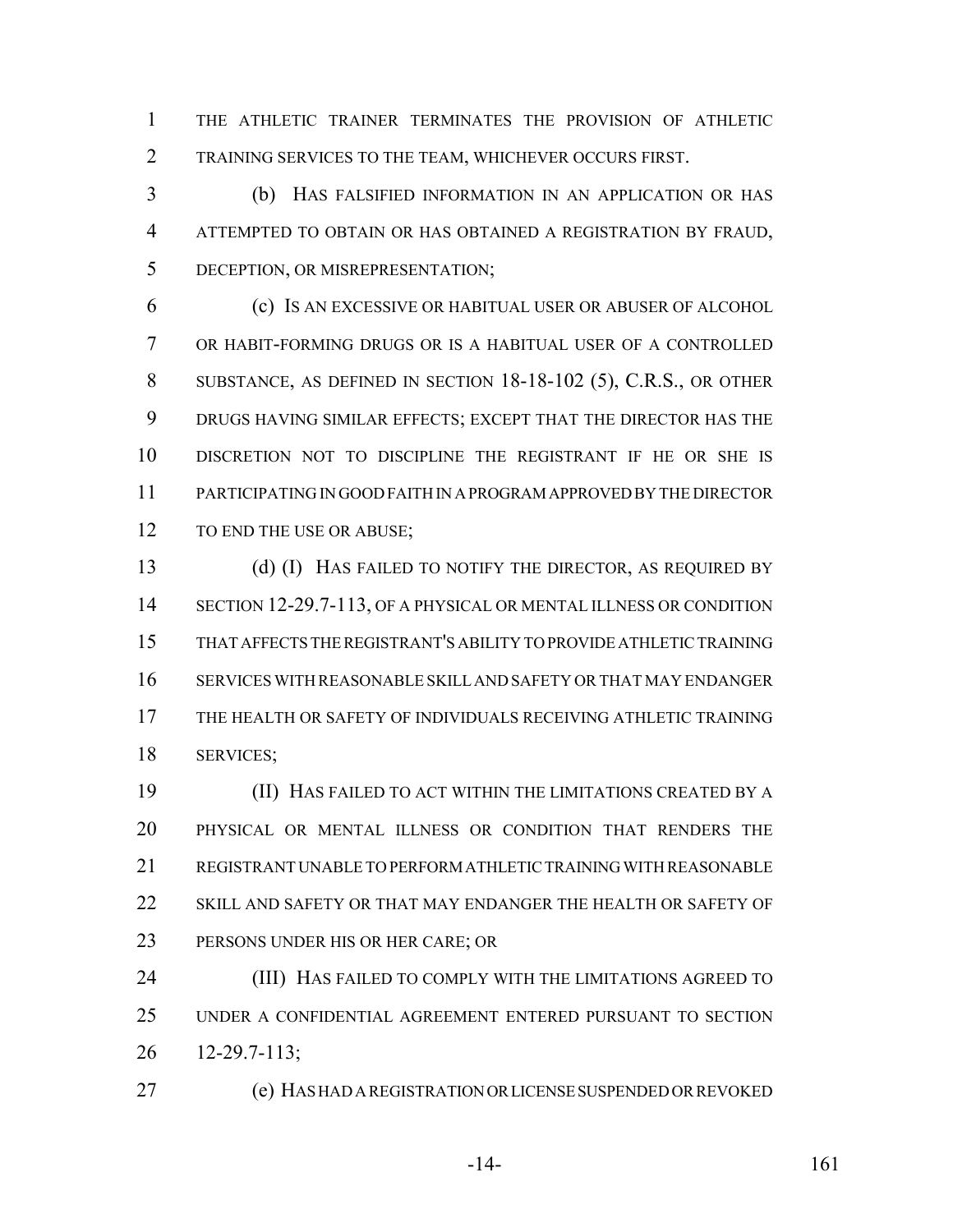1 FOR ACTIONS THAT ARE A VIOLATION OF THIS ARTICLE;

 (f) HAS BEEN CONVICTED OF OR PLED GUILTY OR NOLO CONTENDERE TO A FELONY OR ANY CRIME DEFINED IN TITLE 18, C.R.S. A CERTIFIED COPY OF THE JUDGMENT OF A COURT OF COMPETENT JURISDICTION OF THE CONVICTION OR PLEA IS PRIMA FACIE EVIDENCE OF THE CONVICTION OR PLEA. IN CONSIDERING THE DISCIPLINARY ACTION, THE DIRECTOR IS GOVERNED BY SECTION 24-5-101, C.R.S.

 (g) HAS PRACTICED ATHLETIC TRAINING WITHOUT A REGISTRATION;

 (h) HAS FAILED TO NOTIFY THE DIRECTOR OF ANY DISCIPLINARY 11 ACTION IN REGARD TO THE PERSON'S PAST OR CURRENTLY HELD LICENSE, CERTIFICATE, OR REGISTRATION REQUIRED TO PRACTICE ATHLETIC TRAINING IN THIS STATE OR ANY OTHER JURISDICTION;

 (i) HAS REFUSED TO SUBMIT TO A PHYSICAL OR MENTAL EXAMINATION WHEN SO ORDERED BY THE DIRECTOR PURSUANT TO SECTION 12-29.7-112;

 (j) HAS FAILED TO PRACTICE PURSUANT TO THE DIRECTION OF A COLORADO-LICENSED OR OTHERWISE LAWFULLY PRACTICING PHYSICIAN, DENTIST, OR HEALTH CARE PROFESSIONAL;

**(k) HAS PRACTICED ATHLETIC TRAINING IN A MANNER THAT FAILS**  TO MEET GENERALLY ACCEPTED STANDARDS OF ATHLETIC TRAINING PRACTICE; OR

(l) HAS OTHERWISE VIOLATED ANY PROVISION OF THIS ARTICLE.

 (3) EXCEPT AS OTHERWISE PROVIDED IN SUBSECTION (2) OF THIS 25 SECTION, THE DIRECTOR NEED NOT FIND THAT THE ACTIONS THAT ARE GROUNDS FOR DISCIPLINE WERE WILLFUL BUT MAY CONSIDER WHETHER THE ACTIONS WERE WILLFUL WHEN DETERMINING THE NATURE OF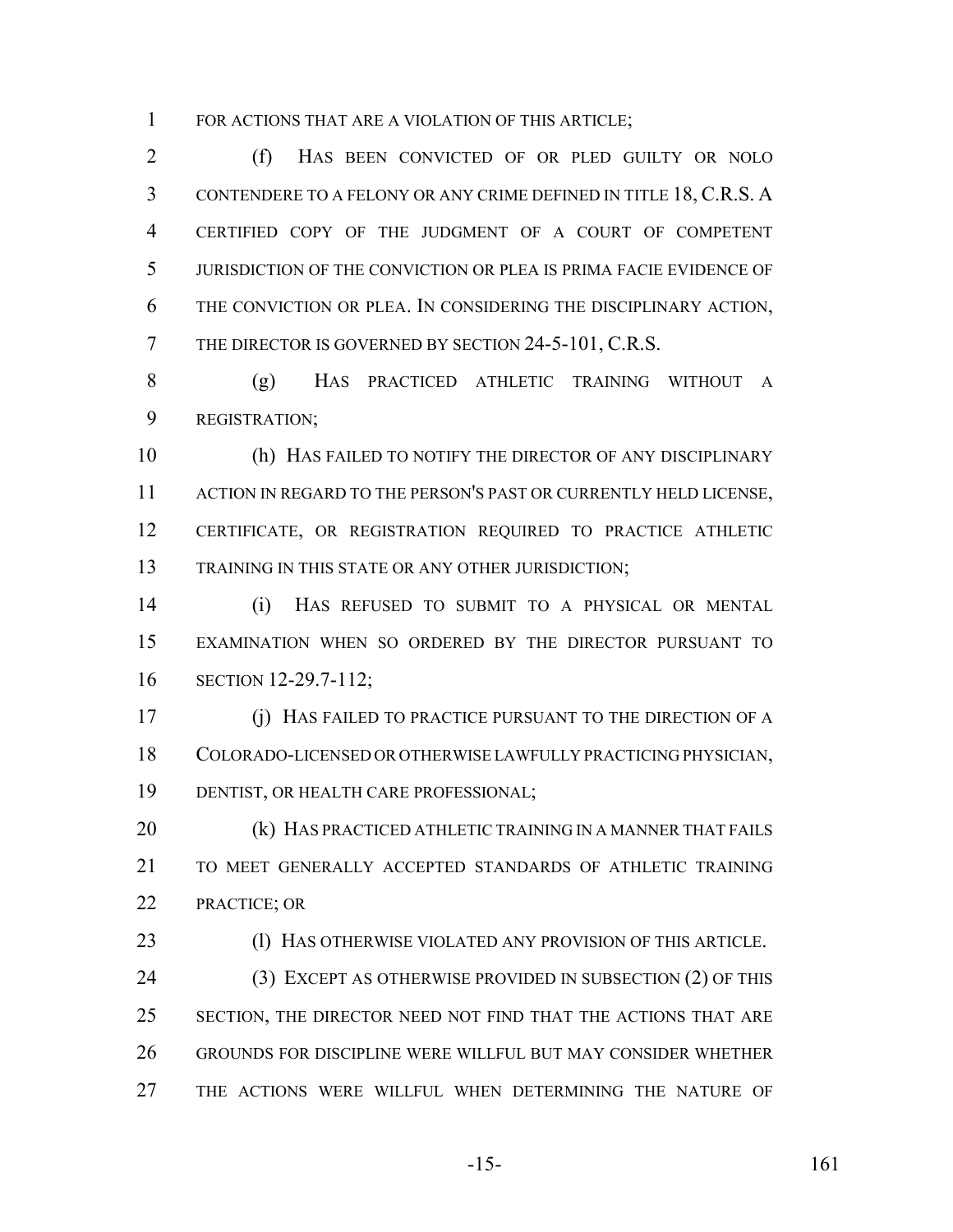DISCIPLINARY SANCTIONS TO BE IMPOSED.

 (4) (a) THE DIRECTOR MAY COMMENCE A PROCEEDING TO DISCIPLINE A REGISTRANT WHEN THE DIRECTOR HAS REASONABLE GROUNDS TO BELIEVE THAT THE REGISTRANT HAS COMMITTED AN ACT ENUMERATED IN THIS SECTION.

 (b) IN ANY PROCEEDING HELD UNDER THIS SECTION, THE DIRECTOR MAY ACCEPT AS EVIDENCE OF GROUNDS FOR DISCIPLINARY ACTION ANY DISCIPLINARY ACTION TAKEN AGAINST A REGISTRANT IN ANOTHER JURISDICTION IF THE VIOLATION THAT PROMPTED THE DISCIPLINARY ACTION IN THE OTHER JURISDICTION WOULD BE GROUNDS FOR DISCIPLINARY ACTION UNDER THIS ARTICLE.

 (5) DISCIPLINARY PROCEEDINGS SHALL BE CONDUCTED IN ACCORDANCE WITH ARTICLE 4 OF TITLE 24,C.R.S., AND THE HEARING AND OPPORTUNITY FOR REVIEW SHALL BE CONDUCTED PURSUANT TO THAT ARTICLE BY THE DIRECTOR OR BY AN ADMINISTRATIVE LAW JUDGE, AT THE DIRECTOR'S DISCRETION.THE DIRECTOR HAS THE AUTHORITY TO EXERCISE ALL POWERS AND DUTIES CONFERRED BY THIS ARTICLE DURING THE DISCIPLINARY PROCEEDINGS.

 (6) (a) THE DIRECTOR MAY REQUEST THE ATTORNEY GENERAL TO SEEK AN INJUNCTION, IN ANY COURT OF COMPETENT JURISDICTION, TO ENJOIN A PERSON FROM COMMITTING AN ACT PROHIBITED BY THIS 22 ARTICLE. WHEN SEEKING AN INJUNCTION UNDER THIS PARAGRAPH (a), THE ATTORNEY GENERAL IS NOT REQUIRED TO ALLEGE OR PROVE THE INADEQUACY OF ANY REMEDY AT LAW OR THAT SUBSTANTIAL OR IRREPARABLE DAMAGE IS LIKELY TO RESULT FROM A CONTINUED VIOLATION OF THIS ARTICLE.

(b) (I) THE DIRECTOR MAY INVESTIGATE, HOLD HEARINGS, AND

-16- 161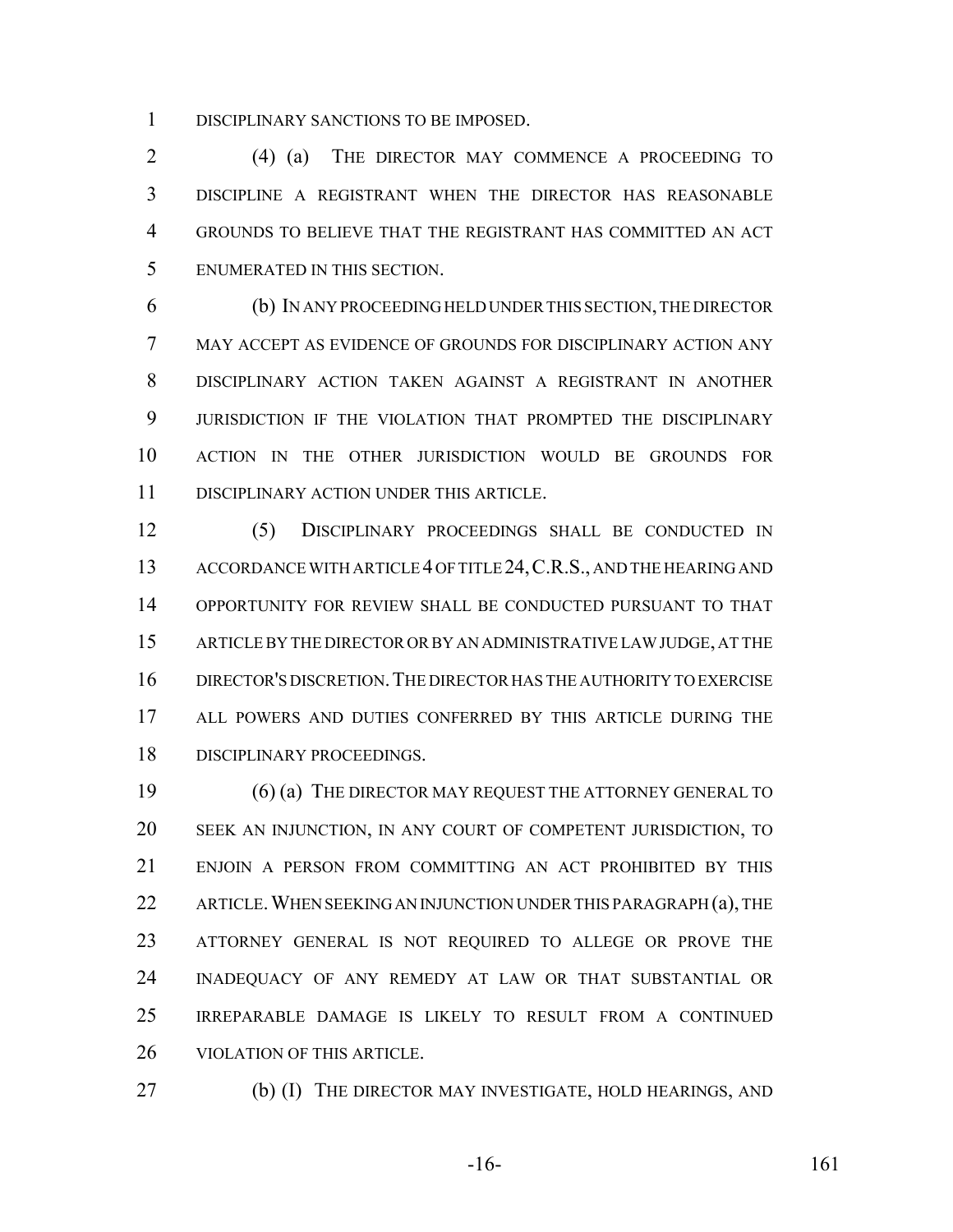GATHER EVIDENCE IN ALL MATTERS RELATED TO THE EXERCISE AND PERFORMANCE OF THE POWERS AND DUTIES OF THE DIRECTOR.

 (II) IN ORDER TO AID THE DIRECTOR IN ANY HEARING OR INVESTIGATION INSTITUTED PURSUANT TO THIS SECTION, THE DIRECTOR OR AN ADMINISTRATIVE LAW JUDGE APPOINTED PURSUANT TO PARAGRAPH (c) OF THIS SUBSECTION (6) MAY ADMINISTER OATHS, TAKE AFFIRMATIONS OF WITNESSES, AND ISSUE SUBPOENAS COMPELLING THE ATTENDANCE OF WITNESSES AND THE PRODUCTION OF ALL RELEVANT RECORDS, PAPERS, BOOKS, DOCUMENTARY EVIDENCE, AND MATERIALS IN ANY HEARING, INVESTIGATION, ACCUSATION, OR OTHER MATTER BEFORE THE DIRECTOR OR AN ADMINISTRATIVE LAW JUDGE.

 (III) UPON FAILURE OF ANY WITNESS OR REGISTRANT TO COMPLY 13 WITH A SUBPOENA OR PROCESS, THE DISTRICT COURT OF THE COUNTY IN WHICH THE SUBPOENAED PERSON OR REGISTRANT RESIDES OR CONDUCTS BUSINESS, UPON APPLICATION BY THE DIRECTOR WITH NOTICE TO THE SUBPOENAED PERSON OR REGISTRANT, MAY ISSUE TO THE PERSON OR REGISTRANT AN ORDER REQUIRING THE PERSON OR REGISTRANT TO APPEAR BEFORE THE DIRECTOR; PRODUCE THE RELEVANT PAPERS, BOOKS, RECORDS, DOCUMENTARY EVIDENCE, OR MATERIALS; OR GIVE EVIDENCE TOUCHING THE MATTER UNDER INVESTIGATION OR IN QUESTION. IF THE PERSON OR REGISTRANT FAILS TO OBEY THE ORDER OF THE COURT, THE PERSON OR REGISTRANT MAY BE HELD IN CONTEMPT OF COURT.

**(c)** THE DIRECTOR MAY APPOINT AN ADMINISTRATIVE LAW JUDGE 24 PURSUANT TO PART 10 OF ARTICLE 30 OF TITLE 24, C.R.S., TO CONDUCT HEARINGS, TAKE EVIDENCE, MAKE FINDINGS, AND REPORT THE FINDINGS 26 TO THE DIRECTOR.

(7) (a) THE DIRECTOR, THE DIRECTOR'S STAFF, ANY PERSON ACTING

$$
-17-161
$$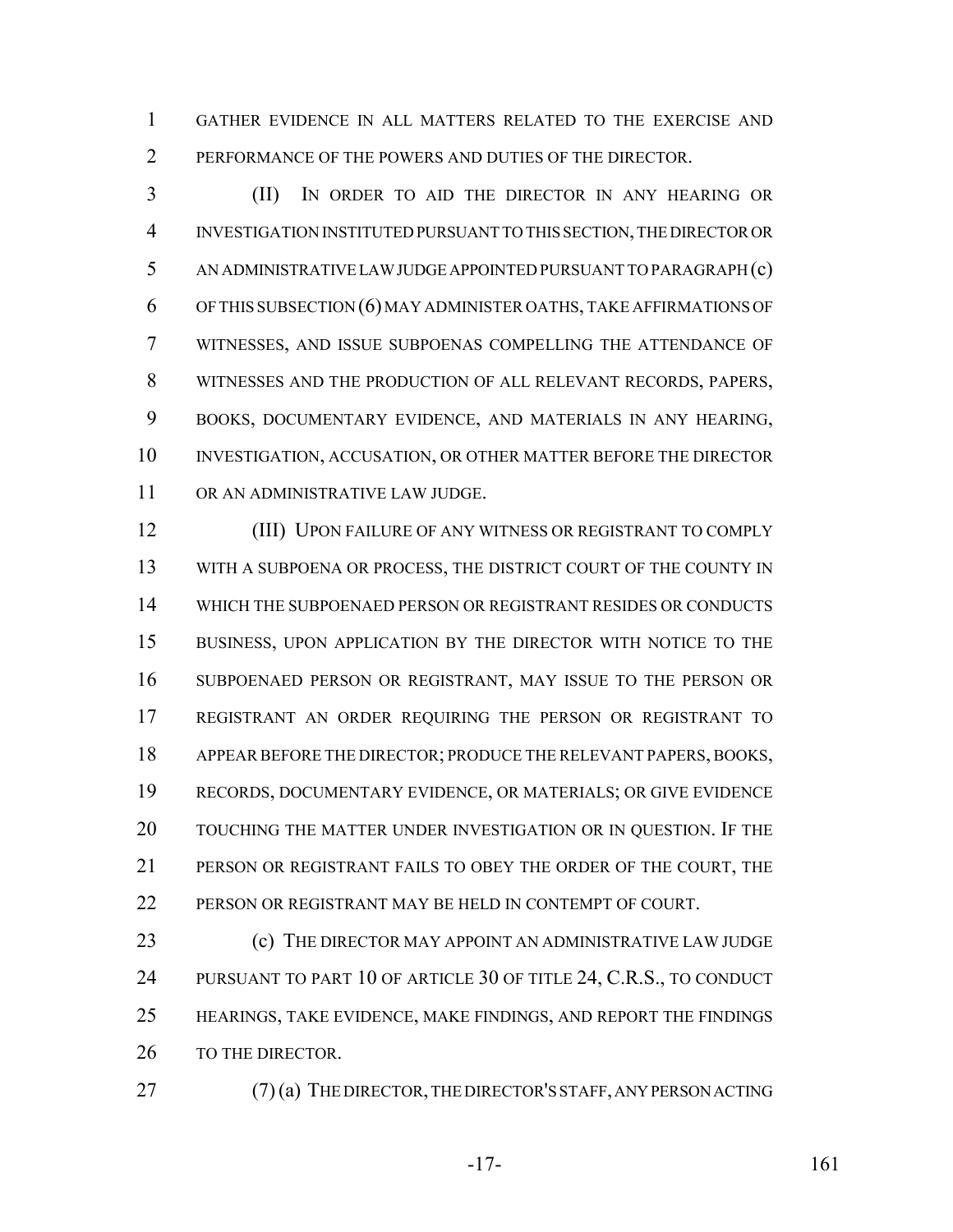AS A WITNESS OR CONSULTANT TO THE DIRECTOR, ANY WITNESS TESTIFYING IN A PROCEEDING AUTHORIZED UNDER THIS ARTICLE, AND ANY PERSON WHO LODGES A COMPLAINT PURSUANT TO THIS ARTICLE IS IMMUNE FROM LIABILITY IN ANY CIVIL ACTION BROUGHT AGAINST HIM OR HER FOR ACTS OCCURRING WHILE ACTING IN HIS OR HER CAPACITY AS DIRECTOR, STAFF, CONSULTANT, OR WITNESS, RESPECTIVELY, IF THE INDIVIDUAL WAS ACTING IN GOOD FAITH WITHIN THE SCOPE OF HIS OR HER RESPECTIVE CAPACITY, MADE A REASONABLE EFFORT TO OBTAIN THE FACTS OF THE MATTER AS TO WHICH HE OR SHE ACTED, AND ACTED IN THE REASONABLE BELIEF THAT THE ACTION TAKEN BY HIM OR HER WAS WARRANTED BY THE FACTS.

 (b) A PERSON PARTICIPATING IN GOOD FAITH IN MAKING A COMPLAINT OR REPORT OR IN AN INVESTIGATIVE OR ADMINISTRATIVE PROCEEDING PURSUANT TO THIS SECTION IS IMMUNE FROM ANY CIVIL OR CRIMINAL LIABILITY THAT OTHERWISE MIGHT RESULT BY REASON OF THE PARTICIPATION.

 (8) A FINAL ACTION OF THE DIRECTOR IS SUBJECT TO JUDICIAL 18 REVIEW BY THE COURT OF APPEALS PURSUANT TO SECTION 24-4-106 (11), C.R.S. THE DIRECTOR MAY INSTITUTE A JUDICIAL PROCEEDING IN ACCORDANCE WITH SECTION 24-4-106, C.R.S., TO ENFORCE THE DIRECTOR'S ORDER.

 (9) AN EMPLOYER OF AN ATHLETIC TRAINER SHALL REPORT TO THE DIRECTOR ANY DISCIPLINARY ACTION TAKEN AGAINST THE ATHLETIC TRAINER OR THE RESIGNATION OF THE ATHLETIC TRAINER IN LIEU OF DISCIPLINARY ACTION FOR CONDUCT THAT VIOLATES THIS ARTICLE.

26 (10) WHEN A COMPLAINT OR AN INVESTIGATION DISCLOSES AN INSTANCE OF MISCONDUCT THAT, IN THE OPINION OF THE DIRECTOR,

-18- 161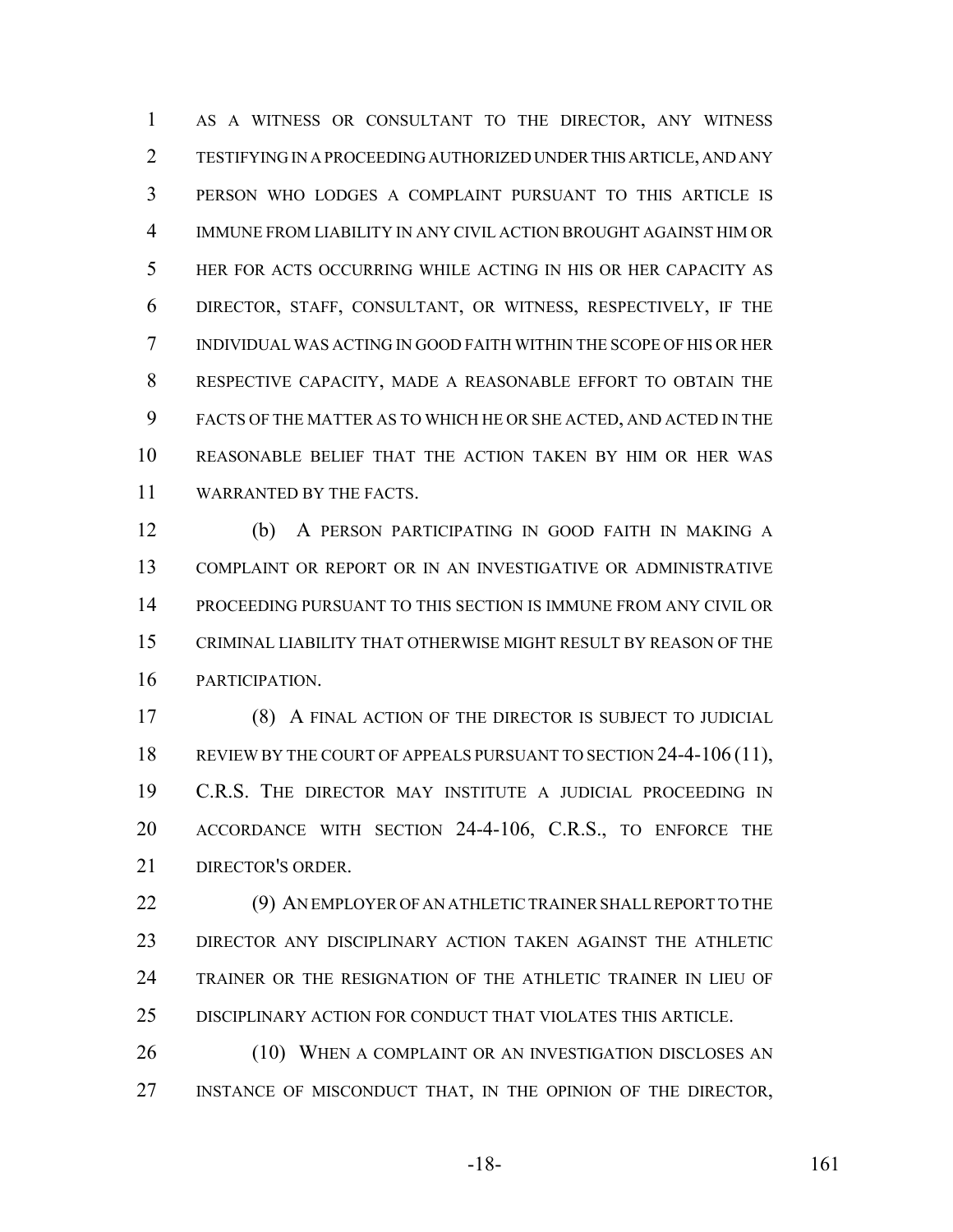WARRANTS FORMAL ACTION, THE DIRECTOR SHALL NOT RESOLVE THE COMPLAINT BY A DEFERRED SETTLEMENT, ACTION, JUDGMENT, OR PROSECUTION.

 **12-29.7-111. Cease-and-desist orders.** (1) (a) IF IT APPEARS TO THE DIRECTOR, BASED UPON CREDIBLE EVIDENCE AS PRESENTED IN A WRITTEN COMPLAINT BY ANY PERSON, THAT A REGISTRANT IS ACTING IN A MANNER THAT IS AN IMMINENT THREAT TO THE HEALTH AND SAFETY OF THE PUBLIC OR THAT A PERSON IS ACTING OR HAS ACTED WITHOUT THE REQUIRED REGISTRATION, THE DIRECTOR MAY ISSUE AN ORDER TO CEASE AND DESIST THE ACTIVITY. THE DIRECTOR SHALL SET FORTH THE STATUTES AND RULES ALLEGED TO HAVE BEEN VIOLATED, THE FACTS ALLEGED TO HAVE CONSTITUTED THE VIOLATION, AND THE REQUIREMENT THAT ALL UNLAWFUL ACTS OR UNREGISTERED PRACTICES IMMEDIATELY CEASE.

 (b) WITHIN TEN DAYS AFTER SERVICE OF THE ORDER TO CEASE AND DESIST PURSUANT TO PARAGRAPH (a) OF THIS SUBSECTION (1), THE RESPONDENT MAY REQUEST A HEARING ON THE QUESTION OF WHETHER ACTS OR PRACTICES IN VIOLATION OF THIS ARTICLE OR RULES ADOPTED UNDER THIS ARTICLE HAVE OCCURRED. THE HEARING SHALL BE 20 CONDUCTED PURSUANT TO SECTIONS 24-4-104 AND 24-4-105, C.R.S.

21 (2) (a) IF IT APPEARS TO THE DIRECTOR, BASED UPON CREDIBLE EVIDENCE AS PRESENTED IN A WRITTEN COMPLAINT BY ANY PERSON, THAT A PERSON HAS VIOLATED ANY OTHER PORTION OF THIS ARTICLE OR RULES ADOPTED UNDER THIS ARTICLE, IN ADDITION TO ANY SPECIFIC POWERS GRANTED PURSUANT TO THIS ARTICLE, THE DIRECTOR MAY ISSUE TO THE PERSON AN ORDER TO SHOW CAUSE AS TO WHY THE DIRECTOR SHOULD NOT ISSUE A FINAL ORDER DIRECTING THE PERSON TO CEASE AND DESIST FROM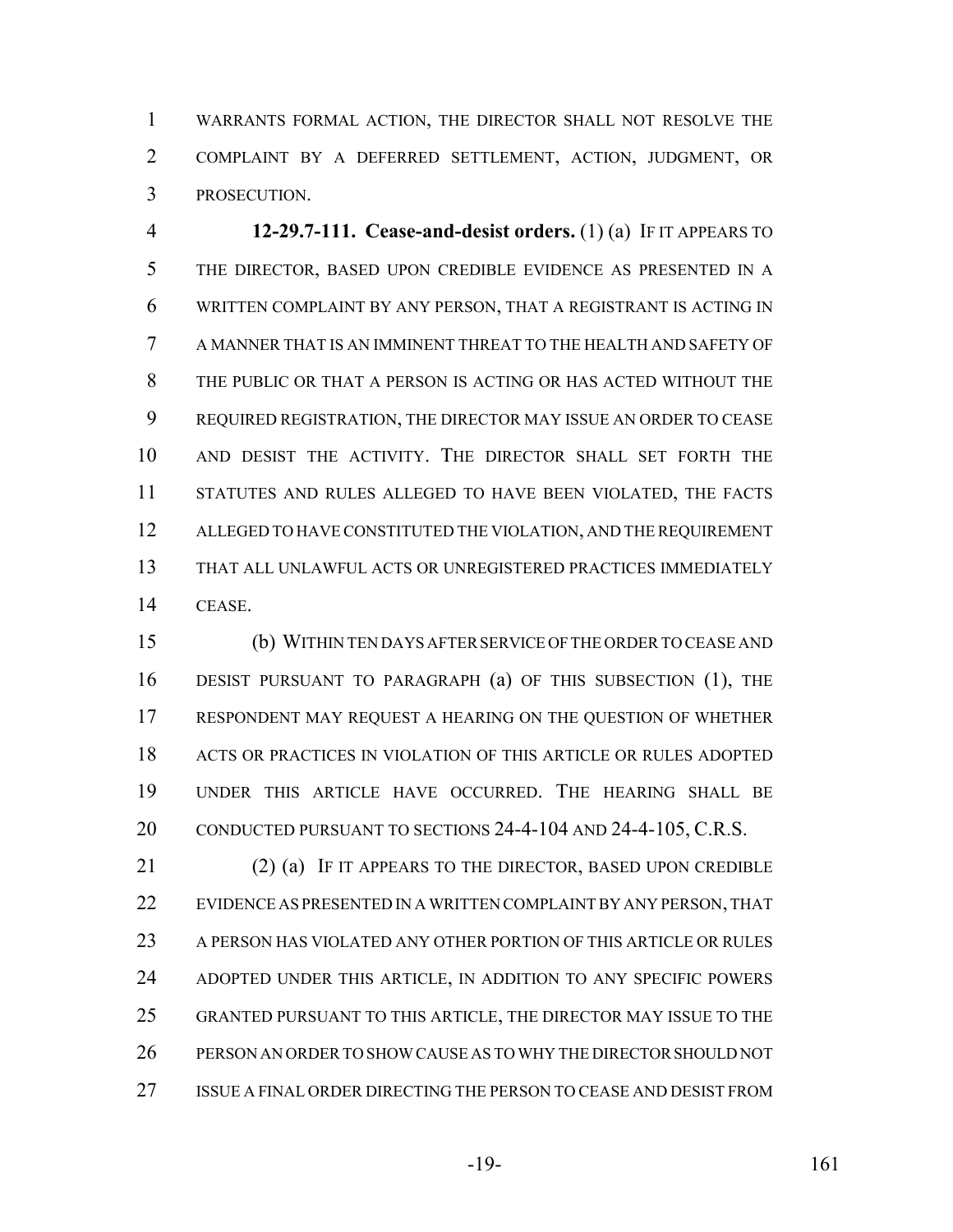THE UNLAWFUL ACT OR UNREGISTERED PRACTICE.

 (b) THE DIRECTOR SHALL PROMPTLY NOTIFY A PERSON AGAINST WHOM THE DIRECTOR HAS ISSUED AN ORDER TO SHOW CAUSE PURSUANT TO PARAGRAPH (a) OF THIS SUBSECTION (2) OF THE ISSUANCE OF THE ORDER, ALONG WITH A COPY OF THE ORDER, THE FACTUAL AND LEGAL BASIS FOR THE ORDER, AND THE DATE SET BY THE DIRECTOR FOR A HEARING ON THE ORDER. THE DIRECTOR MAY SERVE THE NOTICE ON THE PERSON BY PERSONAL SERVICE, BY FIRST-CLASS, POSTAGE-PREPAID UNITED STATES MAIL, OR IN ANOTHER MANNER AS MAY BE PRACTICABLE. PERSONAL SERVICE OR MAILING OF AN ORDER OR DOCUMENT PURSUANT TO THIS PARAGRAPH (b) CONSTITUTES NOTICE OF THE ORDER TO THE PERSON.

 (c) (I) THE DIRECTOR SHALL HOLD THE HEARING ON AN ORDER TO SHOW CAUSE NO SOONER THAN TEN AND NO LATER THAN FORTY-FIVE CALENDAR DAYS AFTER THE DATE THE DIRECTOR TRANSMITTED OR SERVED THE NOTICE AS PROVIDED IN PARAGRAPH (b) OF THIS SUBSECTION (2). THE DIRECTOR MAY CONTINUE THE HEARING BY AGREEMENT OF ALL PARTIES BASED UPON THE COMPLEXITY OF THE MATTER, NUMBER OF PARTIES TO THE MATTER, AND LEGAL ISSUES PRESENTED IN THE MATTER, 20 BUT IN NO EVENT SHALL THE DIRECTOR HOLD THE HEARING LATER THAN SIXTY CALENDAR DAYS AFTER THE DATE THE NOTICE WAS TRANSMITTED OR SERVED.

**(II)** IF A PERSON AGAINST WHOM AN ORDER TO SHOW CAUSE HAS 24 BEEN ISSUED PURSUANT TO PARAGRAPH (a) OF THIS SUBSECTION (2) DOES NOT APPEAR AT THE HEARING, THE DIRECTOR MAY PRESENT EVIDENCE THAT NOTIFICATION WAS PROPERLY SENT OR SERVED ON THE PERSON PURSUANT TO PARAGRAPH (b) OF THIS SUBSECTION (2) AND OTHER

-20- 161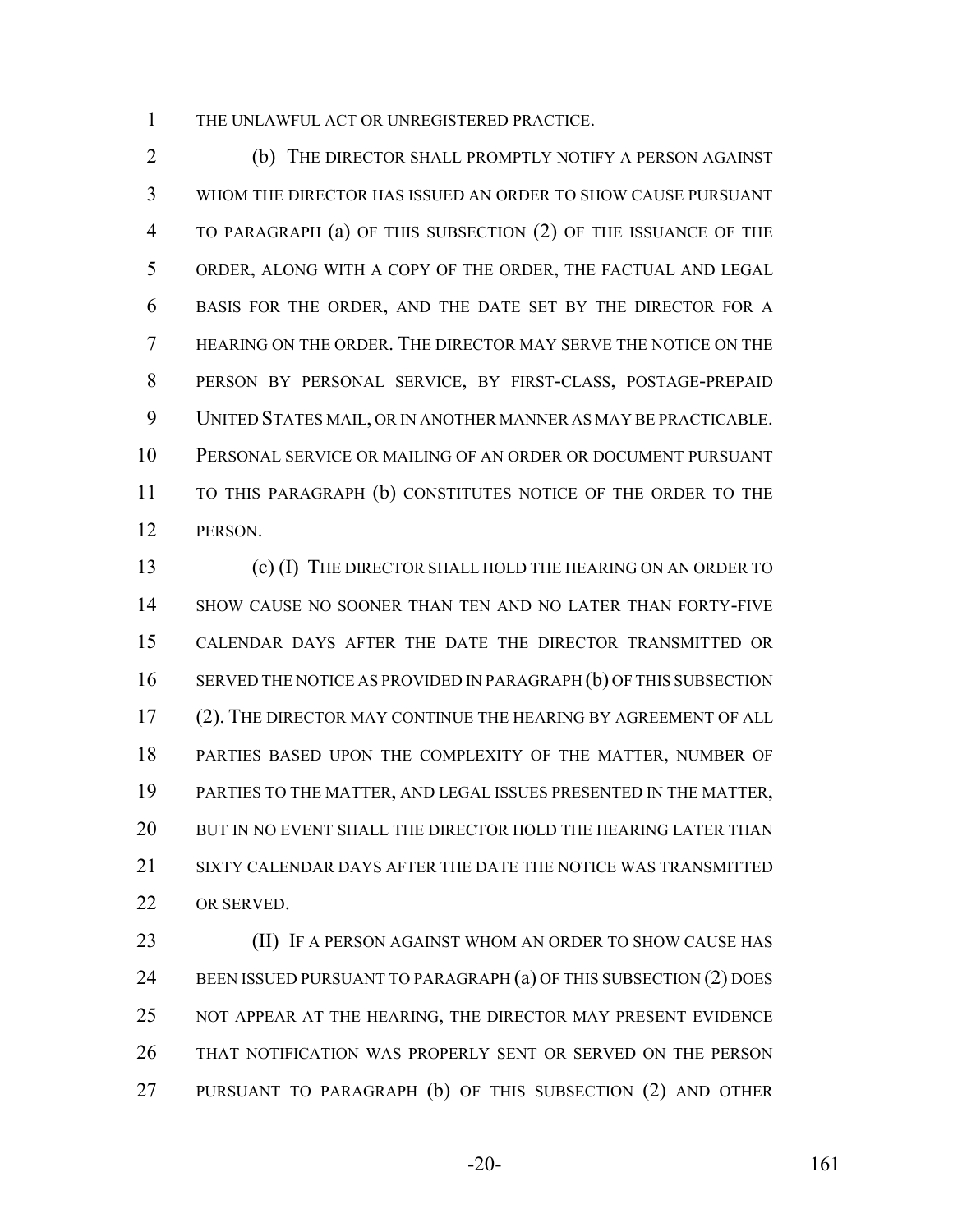EVIDENCE RELATED TO THE MATTER AS THE DIRECTOR DEEMS APPROPRIATE. THE DIRECTOR SHALL ISSUE THE ORDER WITHIN TEN DAYS AFTER THE DIRECTOR'S DETERMINATION RELATED TO REASONABLE ATTEMPTS TO NOTIFY THE RESPONDENT, AND THE ORDER BECOMES FINAL AS TO THAT PERSON BY OPERATION OF LAW. THE HEARING SHALL BE CONDUCTED PURSUANT TO SECTIONS 24-4-104 AND 24-4-105, C.R.S.

 (III) IF THE DIRECTOR REASONABLY FINDS THAT THE PERSON AGAINST WHOM THE ORDER TO SHOW CAUSE WAS ISSUED IS ACTING OR HAS ACTED WITHOUT THE REQUIRED REGISTRATION, OR HAS OR IS ABOUT TO ENGAGE IN ACTS OR PRACTICES CONSTITUTING VIOLATIONS OF THIS 11 ARTICLE OR RULES ADOPTED UNDER THIS ARTICLE, THE DIRECTOR MAY ISSUE A FINAL CEASE-AND-DESIST ORDER, DIRECTING THE PERSON TO CEASE AND DESIST FROM FURTHER UNLAWFUL ACTS OR UNREGISTERED PRACTICES.

 (IV) THE DIRECTOR SHALL PROVIDE NOTICE, IN THE MANNER SET FORTH IN PARAGRAPH (b) OF THIS SUBSECTION (2), OF THE FINAL CEASE-AND-DESIST ORDER WITHIN TEN CALENDAR DAYS AFTER THE HEARING CONDUCTED PURSUANT TO THIS PARAGRAPH (c) TO EACH PERSON AGAINST WHOM THE FINAL ORDER HAS BEEN ISSUED. THE FINAL ORDER 20 ISSUED PURSUANT TO SUBPARAGRAPH (III) OF THIS PARAGRAPH (c) IS EFFECTIVE WHEN ISSUED AND IS A FINAL ORDER FOR PURPOSES OF JUDICIAL REVIEW.

 (3) IF IT APPEARS TO THE DIRECTOR, BASED UPON CREDIBLE EVIDENCE PRESENTED TO THE DIRECTOR, THAT A PERSON HAS ENGAGED OR IS ABOUT TO ENGAGE IN AN UNREGISTERED ACT OR PRACTICE; AN ACT OR PRACTICE CONSTITUTING A VIOLATION OF THIS ARTICLE, A RULE PROMULGATED PURSUANT TO THIS ARTICLE, OR AN ORDER ISSUED

-21- 161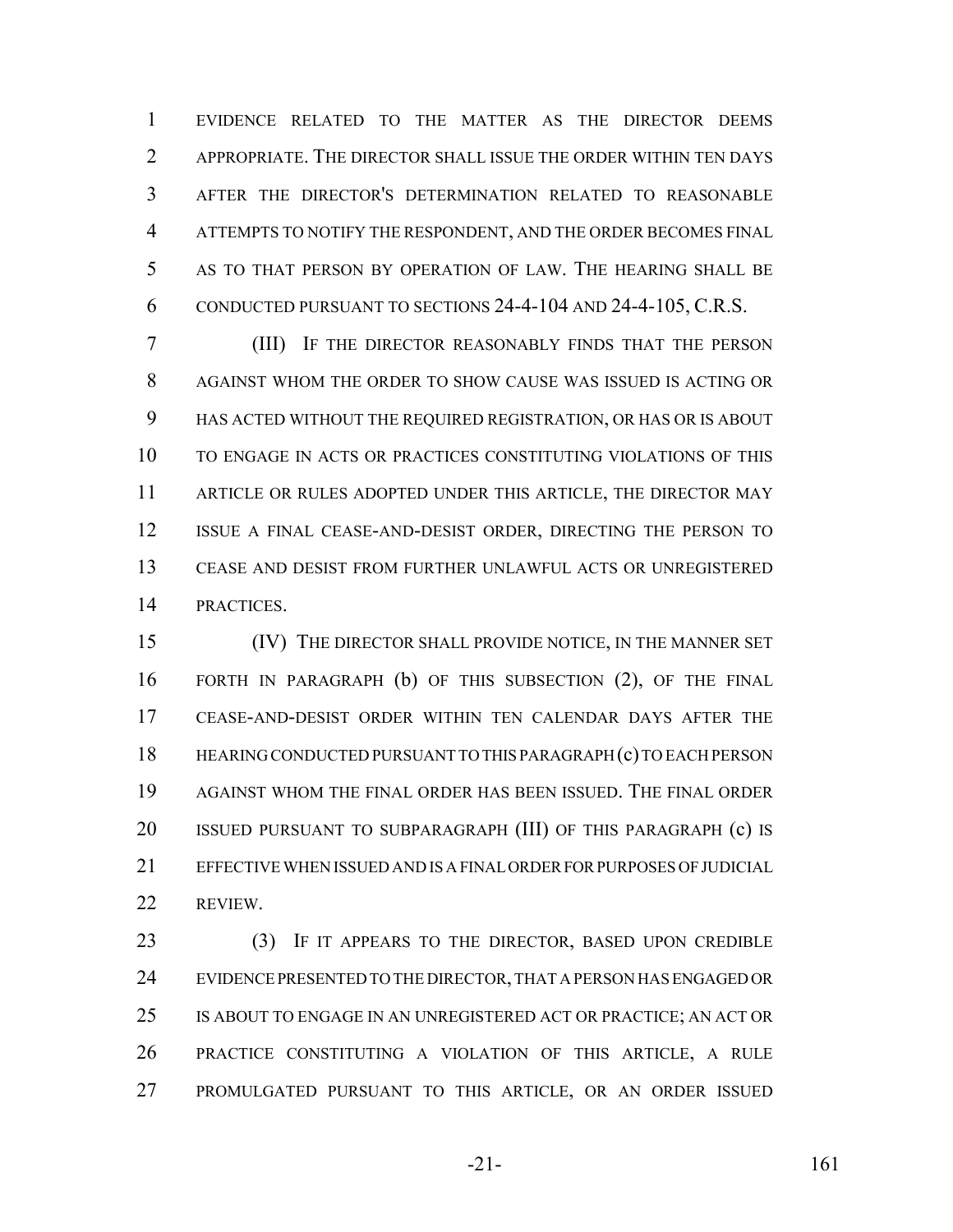PURSUANT TO THIS ARTICLE; OR AN ACT OR PRACTICE CONSTITUTING GROUNDS FOR ADMINISTRATIVE SANCTION PURSUANT TO THIS ARTICLE, THE DIRECTOR MAY ENTER INTO A STIPULATION WITH THE PERSON.

 (4) IF ANY PERSON FAILS TO COMPLY WITH A FINAL CEASE-AND-DESIST ORDER OR A STIPULATION, THE DIRECTOR MAY REQUEST THE ATTORNEY GENERAL OR THE DISTRICT ATTORNEY FOR THE JUDICIAL DISTRICT IN WHICH THE ALLEGED VIOLATION EXISTS TO BRING, AND IF SO REQUESTED SUCH ATTORNEY SHALL BRING, SUIT FOR A TEMPORARY RESTRAINING ORDER AND FOR INJUNCTIVE RELIEF TO PREVENT ANY FURTHER OR CONTINUED VIOLATION OF THE FINAL ORDER. (5) A PERSON AGGRIEVED BY THE FINAL CEASE-AND-DESIST ORDER MAY SEEK JUDICIAL REVIEW OF THE DIRECTOR'S DETERMINATION OR OF

13 THE DIRECTOR'S FINAL ORDER AS PROVIDED IN SECTION 12-29.7-110 (8).

 **12-29.7-112. Mental or physical examination of registrants.** (1) IF THE DIRECTOR HAS REASONABLE CAUSE TO BELIEVE THAT A REGISTRANT IS UNABLE TO PRACTICE WITH REASONABLE SKILL AND SAFETY, THE DIRECTOR MAY ORDER THE REGISTRANT TO TAKE A MENTAL OR PHYSICAL EXAMINATION ADMINISTERED BY A PHYSICIAN OR OTHER LICENSED HEALTH CARE PROFESSIONAL DESIGNATED BY THE DIRECTOR. UNLESS DUE TO CIRCUMSTANCES BEYOND THE REGISTRANT'S CONTROL, IF THE REGISTRANT REFUSES TO UNDERGO A MENTAL OR PHYSICAL EXAMINATION, THE DIRECTOR MAY SUSPEND THE PERSON'S REGISTRATION UNTIL THE RESULTS OF THE EXAMINATION ARE KNOWN AND THE DIRECTOR HAS MADE A DETERMINATION OF THE REGISTRANT'S FITNESS TO PRACTICE. THE DIRECTOR SHALL PROCEED WITH AN ORDER FOR EXAMINATION AND SHALL MAKE HIS OR HER DETERMINATION IN A TIMELY MANNER.

27 (2) THE DIRECTOR SHALL INCLUDE IN AN ORDER REQUIRING A

-22- 161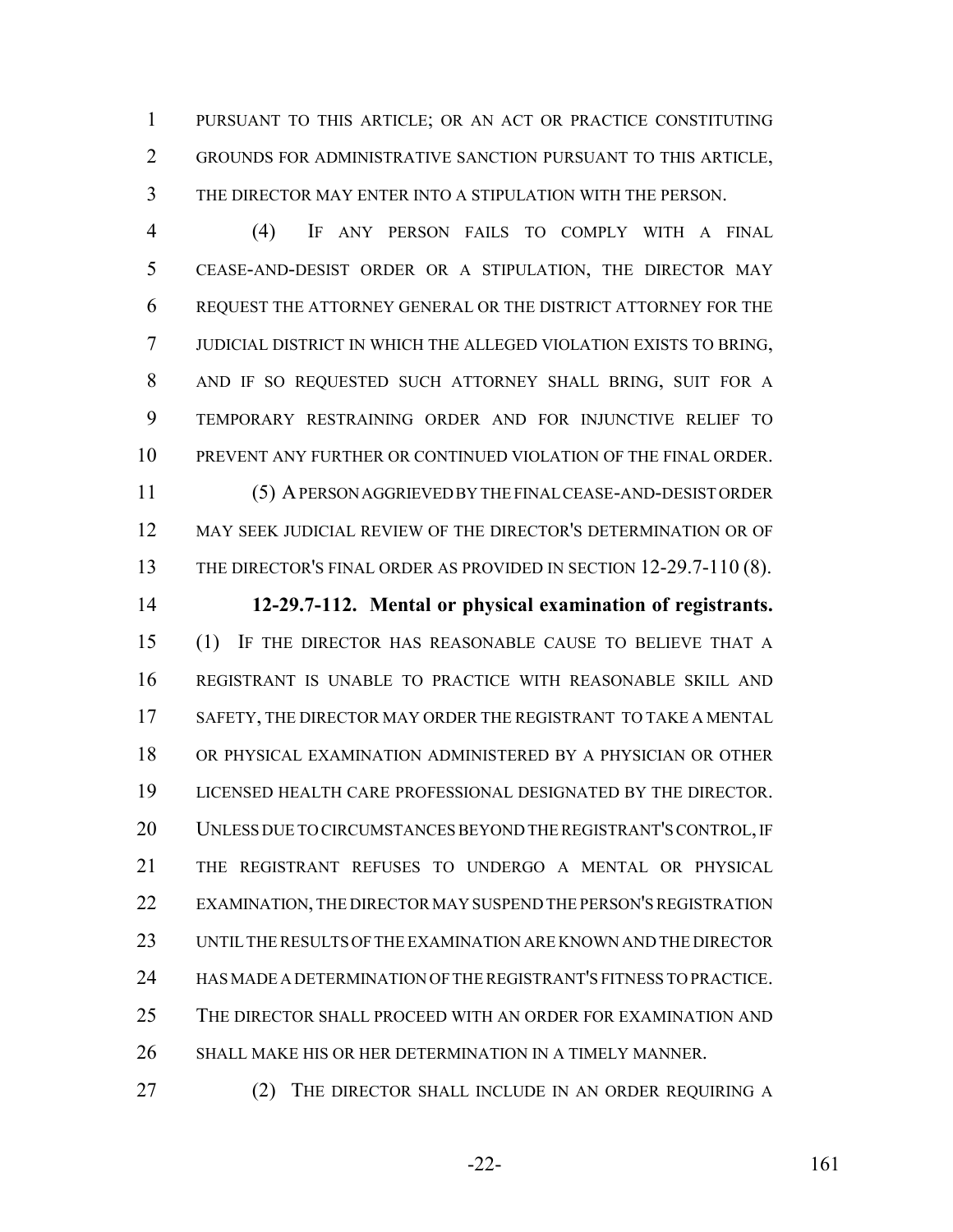REGISTRANT TO UNDERGO A MENTAL OR PHYSICAL EXAMINATION THE BASIS OF THE DIRECTOR'S REASONABLE CAUSE TO BELIEVE THAT THE REGISTRANT IS UNABLE TO PRACTICE WITH REASONABLE SKILL AND SAFETY. FOR PURPOSES OF A DISCIPLINARY PROCEEDING AUTHORIZED UNDER THIS ARTICLE, THE REGISTRANT IS DEEMED TO HAVE WAIVED ALL OBJECTIONS TO THE ADMISSIBILITY OF THE EXAMINING PHYSICIAN'S OR LICENSED HEALTH CARE PROFESSIONAL'S TESTIMONY OR EXAMINATION REPORTS ON THE GROUND THAT THEY ARE PRIVILEGED COMMUNICATIONS.

 (3) THE REGISTRANT MAY SUBMIT TO THE DIRECTOR TESTIMONY OR EXAMINATION REPORTS FROM A PHYSICIAN CHOSEN BY THE REGISTRANT AND PERTAINING TO ANY CONDITION THAT THE DIRECTOR HAS ALLEGED MAY PRECLUDE THE REGISTRANT FROM PRACTICING WITH REASONABLE SKILL AND SAFETY. THE TESTIMONY AND REPORTS SUBMITTED BY THE REGISTRANT MAY BE CONSIDERED BY THE DIRECTOR IN CONJUNCTION WITH, BUT NOT IN LIEU OF, TESTIMONY AND EXAMINATION REPORTS OF THE PHYSICIAN DESIGNATED BY THE DIRECTOR.

 (4) THE RESULTS OF A MENTAL OR PHYSICAL EXAMINATION ORDERED BY THE DIRECTOR SHALL NOT BE USED AS EVIDENCE IN ANY PROCEEDING OTHER THAN ONE BEFORE THE DIRECTOR AND SHALL NOT BE DEEMED A PUBLIC RECORD OR MADE AVAILABLE TO THE PUBLIC.

 **12-29.7-113. Confidential agreement to limit practice - violation grounds for discipline.** (1) IF A REGISTERED ATHLETIC TRAINER SUFFERS FROM A PHYSICAL OR MENTAL ILLNESS OR CONDITION THAT RENDERS THE REGISTRANT UNABLE TO PRACTICE ATHLETIC TRAINING WITH REASONABLE SKILL AND SAFETY TO PATIENTS, THE REGISTRANT SHALL NOTIFY THE DIRECTOR OF THE ILLNESS OR CONDITION IN A MANNER AND WITHIN A PERIOD OF TIME DETERMINED BY THE

-23- 161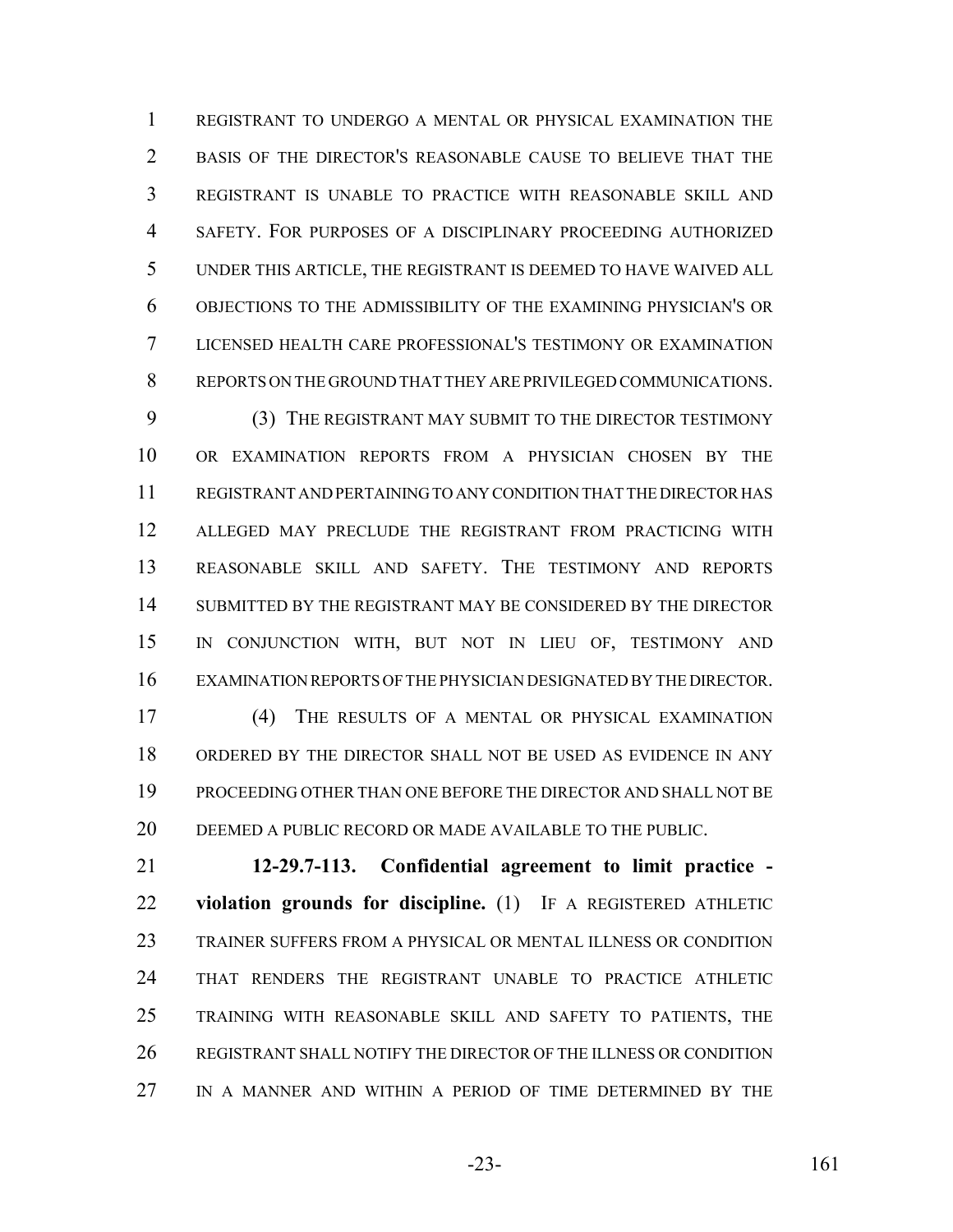DIRECTOR. THE DIRECTOR MAY REQUIRE THE REGISTRANT TO SUBMIT TO 2 AN EXAMINATION TO EVALUATE THE EXTENT OF THE ILLNESS OR CONDITION AND ITS IMPACT ON THE REGISTRANT'S ABILITY TO PRACTICE WITH REASONABLE SKILL AND SAFETY TO PATIENTS.

 (2) (a) UPON DETERMINING THAT A REGISTRANT WITH A PHYSICAL OR MENTAL ILLNESS OR CONDITION IS ABLE TO RENDER LIMITED ATHLETIC TRAINING SERVICES WITH REASONABLE SKILL AND SAFETY TO PATIENTS, THE DIRECTOR MAY ENTER INTO A CONFIDENTIAL AGREEMENT WITH THE REGISTRANT IN WHICH THE REGISTRANT AGREES TO LIMIT HIS OR HER PRACTICE BASED ON THE RESTRICTIONS IMPOSED BY THE ILLNESS OR CONDITION, AS DETERMINED BY THE DIRECTOR.

 (b) THE AGREEMENT MUST SPECIFY THAT THE REGISTRANT IS SUBJECT TO PERIODIC REEVALUATIONS OR MONITORING AS DETERMINED 14 APPROPRIATE BY THE DIRECTOR.

 (c) THE PARTIES MAY MODIFY OR DISSOLVE THE AGREEMENT AS NECESSARY BASED ON THE RESULTS OF A REEVALUATION OR OF MONITORING.

18 (d) BY ENTERING INTO AN AGREEMENT WITH THE DIRECTOR PURSUANT TO THIS SECTION TO LIMIT HIS OR HER PRACTICE, THE REGISTRANT IS NOT ENGAGING IN ACTIVITIES THAT CONSTITUTE GROUNDS FOR DISCIPLINE UNDER SECTION 12-29.7-110. THE AGREEMENT IS AN ADMINISTRATIVE ACTION AND DOES NOT CONSTITUTE A RESTRICTION OR DISCIPLINE BY THE DIRECTOR. HOWEVER, IF THE REGISTRANT FAILS TO COMPLY WITH THE TERMS OF AN AGREEMENT ENTERED INTO PURSUANT TO THIS SECTION, THE FAILURE CONSTITUTES GROUNDS FOR DISCIPLINARY ACTION UNDER SECTION 12-29.7-110 (2) (d), AND THE REGISTRANT IS SUBJECT TO DISCIPLINE IN ACCORDANCE WITH SECTION 12-29.7-110.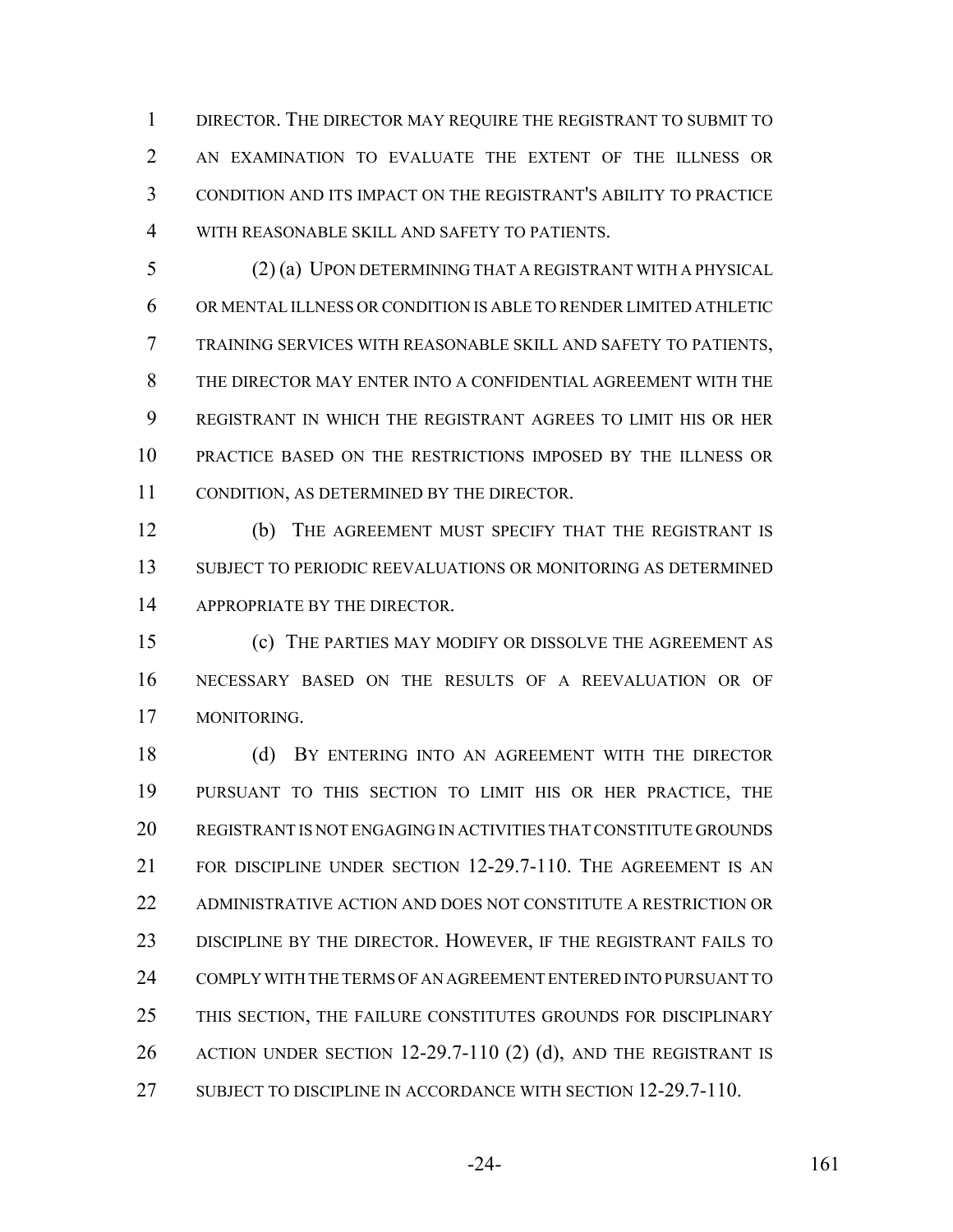(3) THIS SECTION DOES NOT APPLY TO A REGISTRANT SUBJECT TO DISCIPLINE UNDER SECTION 12-29.7-110 (2) (c).

 **12-29.7-114. Unauthorized practice - penalties.** A PERSON WHO PRACTICES OR OFFERS OR ATTEMPTS TO PRACTICE ATHLETIC TRAINING WITHOUT AN ACTIVE REGISTRATION ISSUED UNDER THIS ARTICLE COMMITS A CLASS 2 MISDEMEANOR AND SHALL BE PUNISHED AS PROVIDED IN 7 SECTION 18-1.3-501, C.R.S., FOR THE FIRST OFFENSE. FOR THE SECOND OR ANY SUBSEQUENT OFFENSE, THE PERSON COMMITS A CLASS 1 MISDEMEANOR AND SHALL BE PUNISHED AS PROVIDED IN SECTION 10 18-1.3-501, C.R.S.

 **12-29.7-115. Rule-making authority.** THE DIRECTOR SHALL PROMULGATE RULES AS NECESSARY FOR THE ADMINISTRATION OF THIS ARTICLE.

 **12-29.7-116. Severability.** IF ANY PROVISION OF THIS ARTICLE IS HELD TO BE INVALID, THE INVALIDITY DOES NOT AFFECT OTHER PROVISIONS OF THIS ARTICLE THAT CAN BE GIVEN EFFECT WITHOUT THE INVALID PROVISION.

**12-29.7-117. Repeal of article - review of functions.** THIS ARTICLE IS REPEALED, EFFECTIVE SEPTEMBER 1, 2021, AND THE POWERS, DUTIES, AND FUNCTIONS OF THE DIRECTOR SPECIFIED IN THIS ARTICLE ARE REPEALED ON THAT DATE. PRIOR TO THE REPEAL, THE DEPARTMENT OF REGULATORY AGENCIES SHALL REVIEW THE POWERS, DUTIES, AND 23 FUNCTIONS OF THE DIRECTOR AS PROVIDED IN SECTION 24-34-104, C.R.S. **SECTION 2.** In Colorado Revised Statutes, 24-34-104, **repeal** (46) (k); and **add** (52.5) (f) as follows:

 **24-34-104. General assembly review of regulatory agencies and functions for termination, continuation, or**

-25- 161